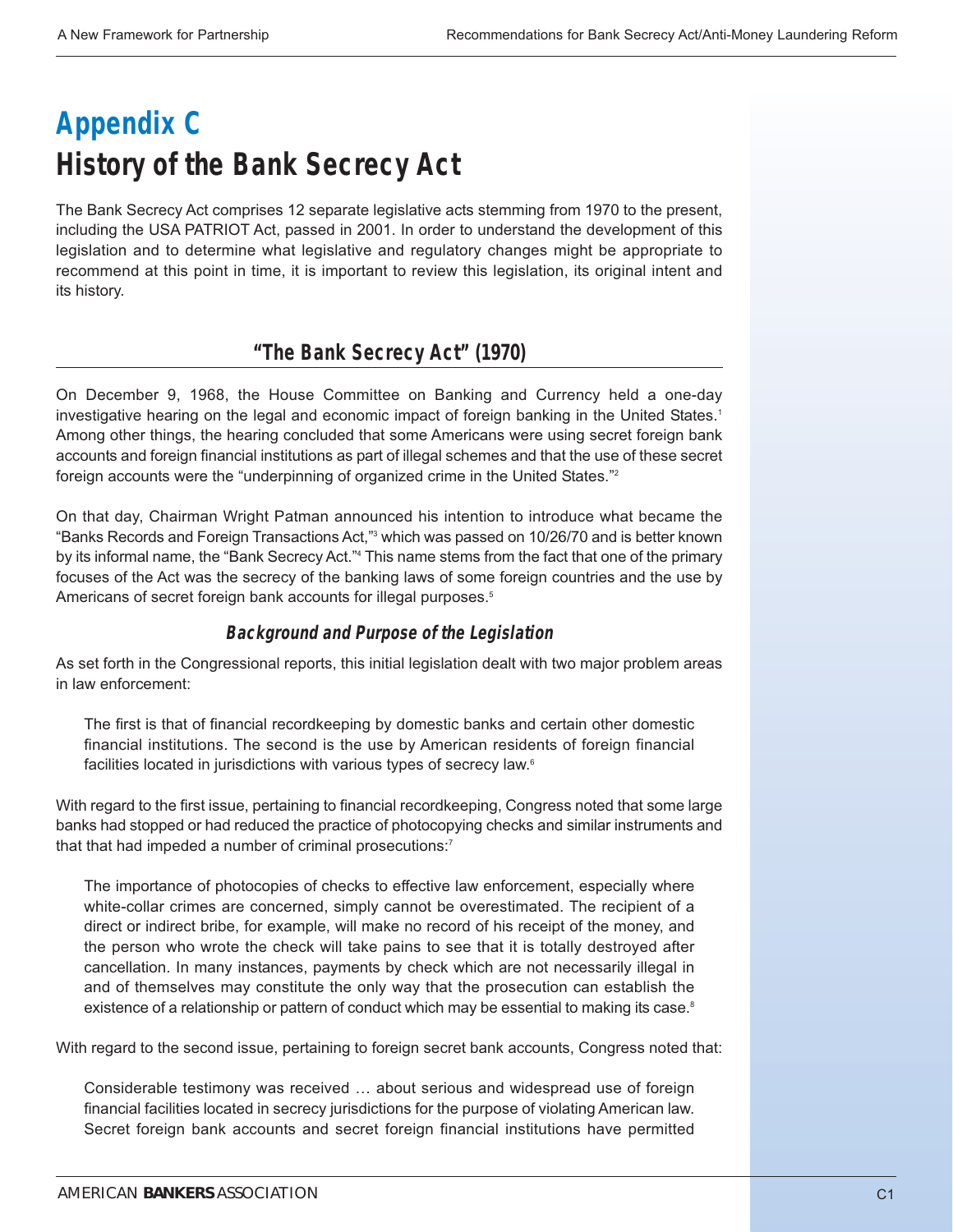proliferation of "white collar" crime; have served as the financial underpinning of organized criminal operations in the United States; have been utilized by Americans to evade income taxes, conceal assets illegally and purchase gold; have allowed Americans and others to avoid the law and regulations governing securities and exchanges; ... . 9

Congress determined that the existence of bank accounts in foreign countries with strict secrecy laws greatly impeded the ability of law enforcement agencies to bring financially-related prosecutions because they could not obtain the necessary evidence.10 The foreign countries frequently refused to provide requested documents, or made the process extremely burdensome and time-consuming.<sup>11</sup> In addition, countries like Switzerland refused to provide any information unless it pertained to a matter which was also a crime under their own laws. As Congress noted:

U.S. law enforcement officials have been able to obtain access to bank accounts in Switzerland, but only when the information is needed pursuant to a crime which would be a criminal offense under Swiss law. Since tax evasion, securities manipulation, or other so-called fiscal crimes are generally not criminal offenses under Swiss law, our law enforcement authorities have been frustrated in their investigations of U.S. citizens who can shield their financial activities through the use of a Swiss numbered bank account.<sup>12</sup>

Further, U.S. financial institutions themselves had refused to honor subpoenas for the information if in doing so they would be in violation of governing foreign law.13

## **Burden of the Legislation**

The reporting and recordkeeping responsibilities, other than the infrequent need for an individual to report a foreign bank account or the transportation of a large amount of cash into or out of the country, fell upon U.S. financial institutions which were required to file Currency Transaction Reports and to maintain certain records.

In spite of this one-sided burden, Congress, in enacting the Bank Secrecy Act, repeatedly professed the desire to not burden the financial industry or to disrupt international commerce.<sup>14</sup> In fact, in its legislative report, Congress claimed that it was actually using a conservative and non-burdensome approach.<sup>15</sup>

Further, Congress cited the flexibility built into the law and the contention that most financial institutions were already doing what the legislation would require:

It should be noted that the Secretary has ample authority to limit recordkeeping and reporting requirements to those which will be useful to carry out the purposes of the Act and not unduly burdensome to legitimate business.16

Administrative agencies are given the flexibility to avoid the imposition of unwarranted and burdensome reporting and recordkeeping requirements. Most of the records required to be maintained under the bill are already kept by most financial institutions, so the regulations should impose almost no additional expense upon those affected.<sup>17</sup>

The photocopying requirements of the bill will not significantly increase the cost to the affected financial institutions. Most banks and other financial institutions already maintain the types of records contemplated by the bill. In addition, the cost of microfilming checks and similar drafts is minimal.18

The overall theme of the lack of burden was echoed by a number of witnesses testifying at the hearings that led up to the passage of the legislation. As stated by the Department of Justice: "Our purpose, I said, should be to detect and prosecute crime, not build a mountain of paper."19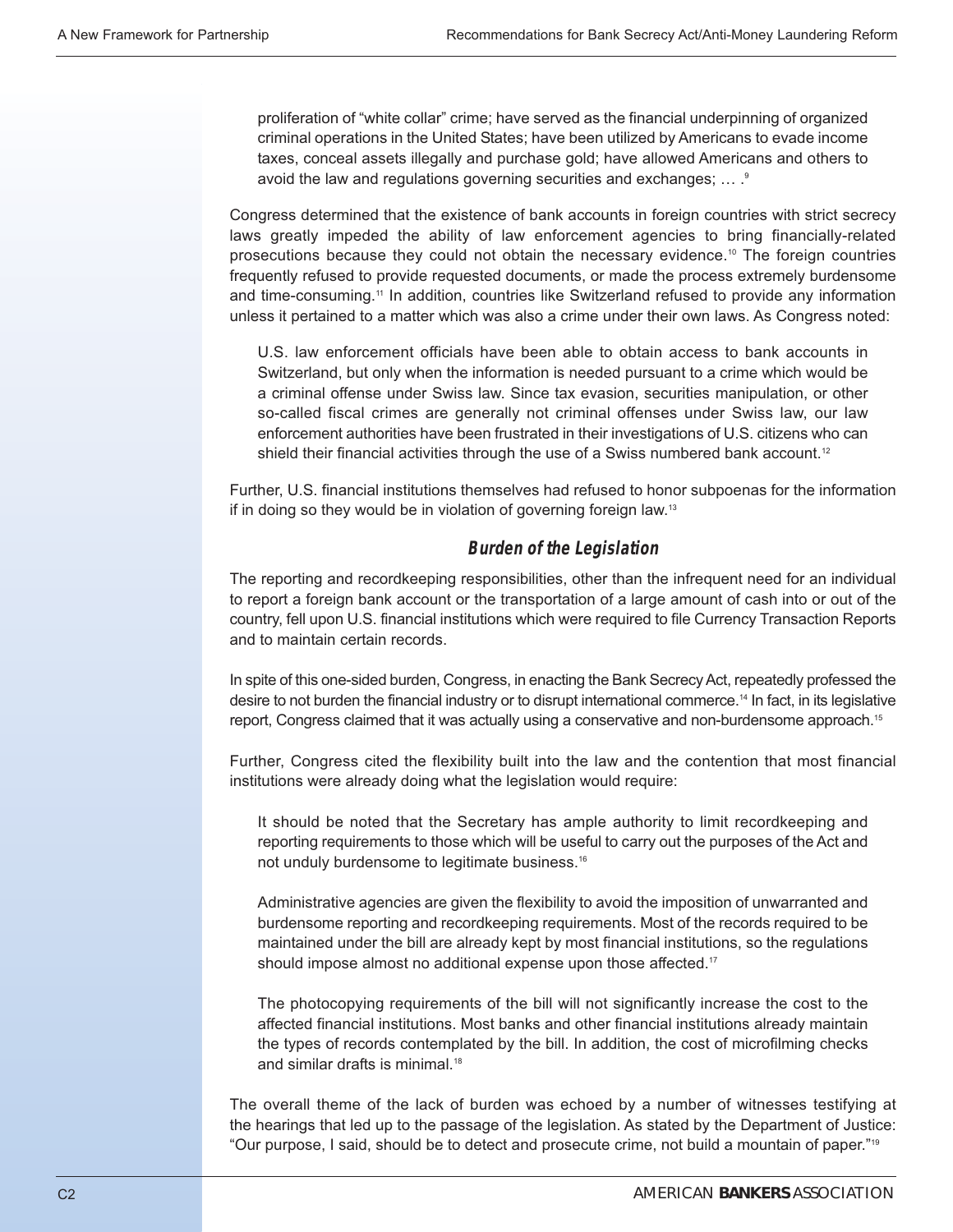Congress ended up hearing testimony on both sides of the issue of burden and ultimately determined that the need for the legislation outweighed any potential burden, concluding:

Many of these records are already kept by financial institutions and it is not the committee's intent to encumber these institutions with a substantial volume of additional paperwork. The committee has, however, received testimony from law enforcement officials on the high degree of importance of having access to copies of checks drawn on commercial banks.<sup>20</sup>

Further, in addition to providing the agencies with flexibility in implementing the requirements of the legislation, Congress provided the Secretary of the Treasury with exemptive powers as a supposed way to reduce any undue burden:<sup>21</sup>

For that reason, the Secretary of the Treasury . . . [was] given broad exemptive authority which the committee expects will be applied whenever the law enforcement benefits are not sufficient to outweigh the cost of implementation.<sup>22</sup>

#### **Provisions of the Act**

The legislation in essence authorized the Secretary of the Treasury to issue regulations requiring various reports and recordkeeping of insured and uninsured financial institutions and individuals, primarily relating to Currency Transaction Reports (CTRs), Reports of International Transportation of Currency or Monetary Instruments (CMIRs) and Reports of Foreign Bank and Financial Accounts (FBARs).23 In addition, the legislation provided for civil and criminal penalties, primarily at the level of \$1,000.24

In 1972, Treasury issued regulations implementing the provisions of the Bank Secrecy Act. A summary of these and other BSA-related regulations is set forth in Appendix D.

#### **General Summary of the Act**

The legislation provided for the following:

- Authorized the Secretary of the Treasury to prescribe regulations requiring insured banks:
	- to maintain records concerning the identity of its customers, $25$  and authorized the Secretary to make appropriate exemptions to this requirement;
	- to make copies of checks and deposits and similar instruments;<sup>26</sup>
	- to maintain evidence of the identity of an individual to any transaction with the bank;
	- to maintain such records and evidence as the Secretary may prescribe to carry out the purposes of this section; and
	- to retain records for not more than six years.
- Authorized the Secretary to prescribe regulations requiring "other financial institutions":<sup>27</sup>
	- to submit reports with respect to ownership or management of the institution and any changes therein; and
	- to maintain records and procedures determined to have a high degree of usefulness in criminal, tax, or regulatory investigations or proceedings.
- Authorized the Secretary to assess "other financial institutions" a civil penalty for each willful violation of any regulation under the regulations pertaining to "other financial institutions" in the amount of \$1,000 per violation.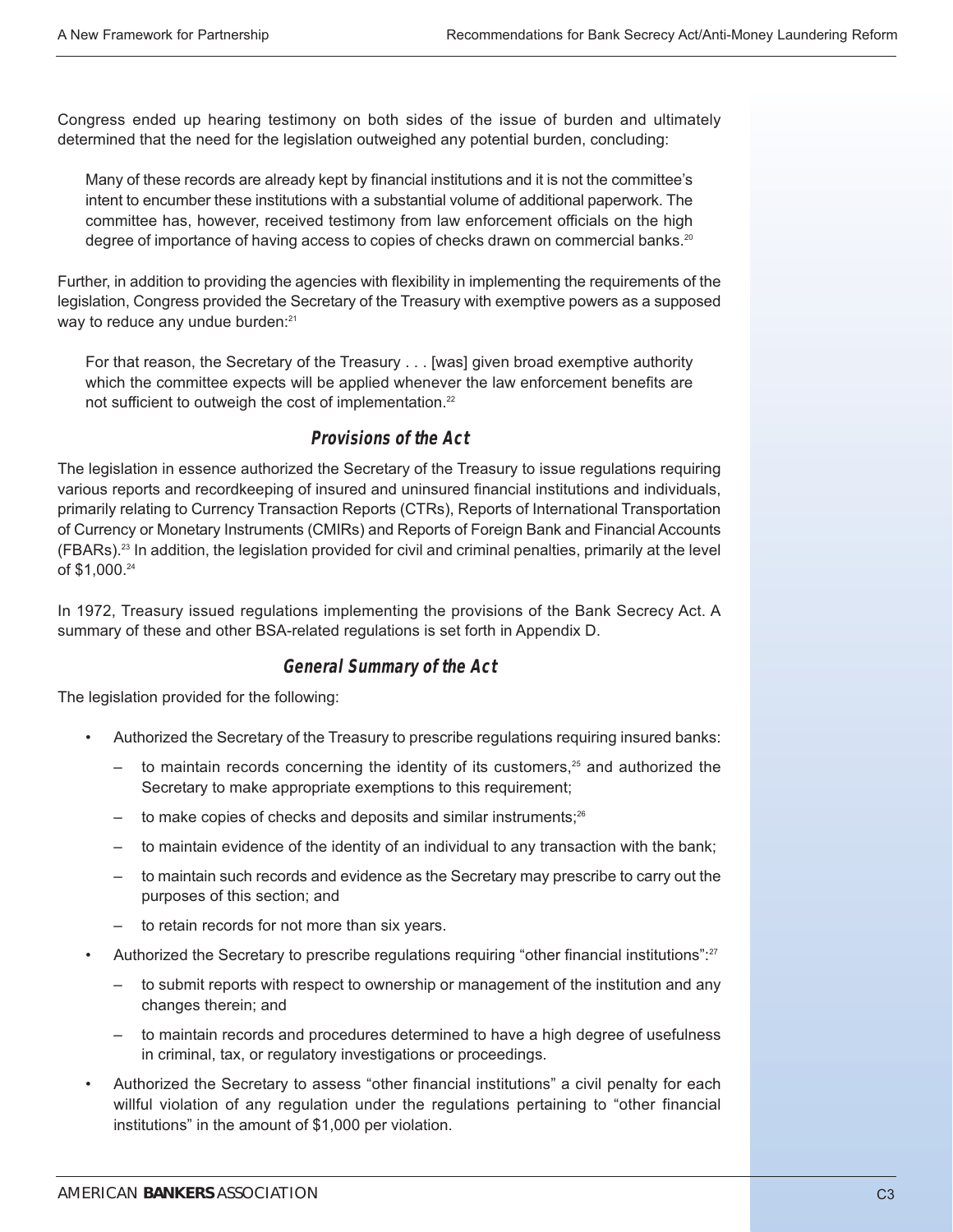- Authorized a criminal penalty of whoever willfully violated any regulation pertaining to "other financial institutions" of \$1,000/1 year.
- Authorized an additional criminal penalty, if the willful violation was in furtherance of a Federal felony, of \$10,000/5 years.
- Authorized the Secretary to delegate responsibility to ensure compliance with the regulations pertaining to insured banks and "other financial institutions" to the appropriate federal bank regulatory agency.
- Authorized the Secretary to prescribe such regulations as he deemed appropriate to carry out the purposes of this title pertaining to the "Currency and Foreign Transactions Reporting Act."
- Authorized the Secretary to delegate the responsibility to ensure compliance with the requirements of the "Currency and Foreign Transactions Reporting Act" to the appropriate federal bank regulatory agency.
- Authorized the Secretary by regulation to require domestic financial institutions to maintain procedures to ensure compliance with the "Currency and Foreign Transactions Reporting Act."
- Authorized the Secretary to make exemptions from the requirements of the "Currency and Foreign Transactions Reporting Act."
- Authorized the Secretary to assess a civil penalty for each willful violation by any domestic financial institution of the "Currency and Foreign Transactions Reporting Act" (pertaining to CTRs, CMIRs and FBARs) in the amount of \$1,000.
- Authorized a criminal penalty for a willful violation of the "Currency and Foreign Transactions Reporting Act" of \$1,000/ 1 year.
- Authorized an additional criminal penalty if the willful violation was in furtherance of the commission of any other violation of Federal law, or part of a pattern of illegal activity involving > \$100,000 within 12 months – of \$500,000/5 years.
- Authorized the Secretary to establish, by regulation, conditions and procedures to make any information in reports filed pursuant to the "Currency and Foreign Transactions Reporting Act" available to any other Federal agency upon request.
- Authorized the Secretary to issue regulations requiring domestic financial institution to file reports of currency transactions, or other monetary instrument as the Secretary may specify, in amounts he determined.
	- As set forth in the legislation, the reports were to be signed both by the financial institution and one or more of the other parties to the transaction, as the Secretary determined.
- Required reports (CMIRs) of monetary instruments in amounts > \$5,000 transported into or out of the country.<sup>28</sup>
	- Authorized the Secretary to determine the timing, form and content of the reports.
- Authorized the Secretary to assess a civil penalty against whoever failed to file a CMIR, or who filed a CMIR with a material omission or misstatement, in an amount not to exceed the amount of the monetary instrument.
- Authorized the Secretary to prescribe regulations requiring a person to maintain records or to file reports setting forth the following information with regard to transactions or relationships with a foreign financial agency:
	- Identities and addresses of the parties to the transaction or relationship.
	- The legal capacities of the parties.
	- A description of the transaction or relationship.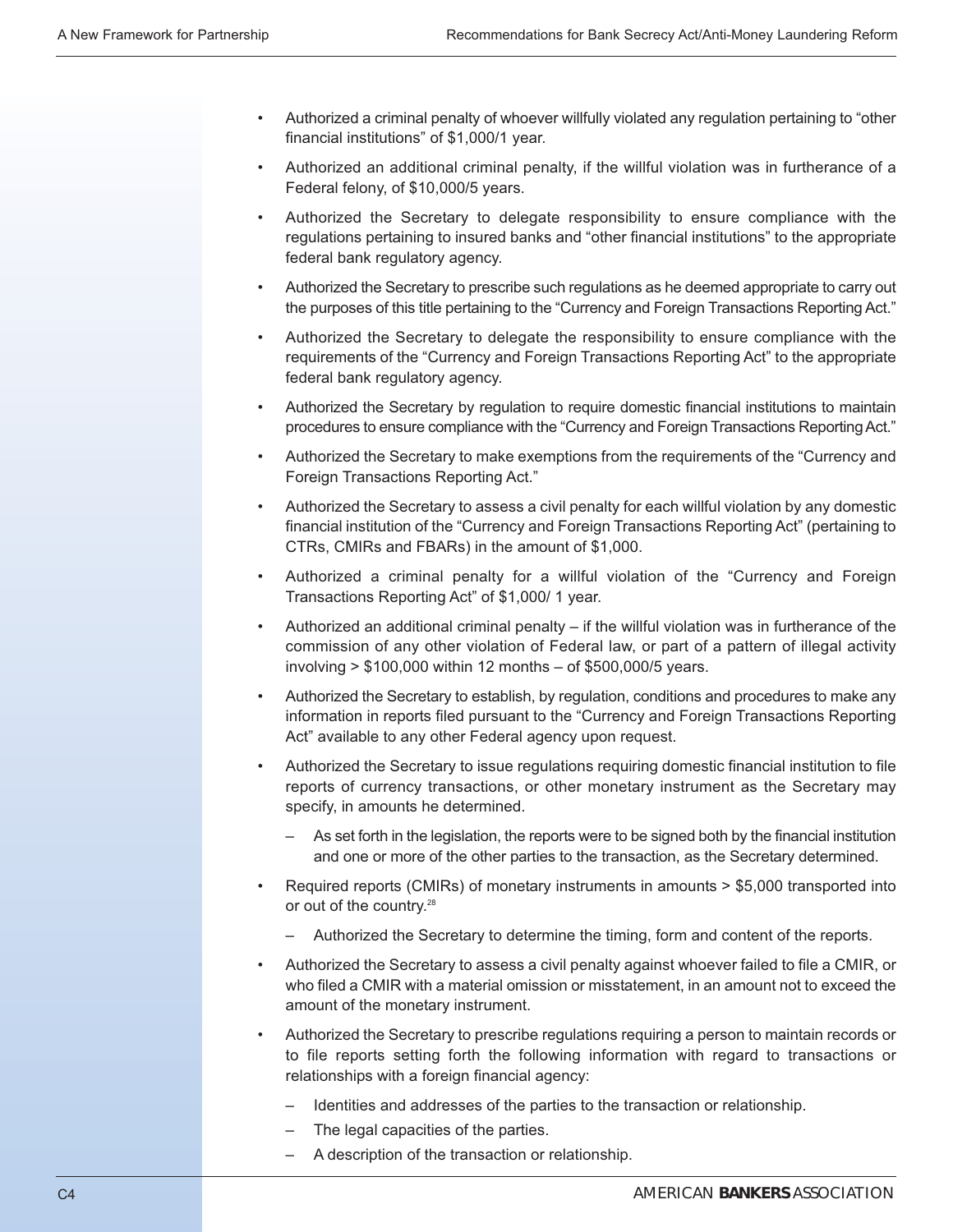# **In-depth Summary of the Act**

## **Title I – Financial Recordkeeping.**

#### **Chapter 1. Insured banks and institutions.**

- § 101. Retention of records by insured banks:
- Established a new Section 21 of FDI Act that:
	- Authorized the Secretary to prescribe regulations when he determined that the maintenance of appropriate types of records and other evidence had a high degree of usefulness in criminal, tax, or regulatory investigations or proceedings.
	- Required each bank to maintain such records as the Secretary required of the identity of each person having an account in the U.S. and of each individual authorized to sign checks. Authorized the Secretary to make such exemptions as were consistent with the purpose of this section.
	- Required each bank to make, to the extent that the regulations required, a microfilm or other copy of each check, etc., presented for payment and a record of each check, etc., for deposit.
	- Required each bank to retain, to the extent that the regulations provided, evidence of the identity of an individual engaged in any transaction with the bank.
	- In addition to or in lieu of the records and evidence otherwise referred to in this section, required each insured bank to maintain such records and evidence as the Secretary may prescribe to carry out the purposes of this section.
	- Provided for the retention of records, not to exceed six years.

#### **Chapter 2. Other financial institutions.**

- § 122. Granted authority to the Secretary to require reports with respect to ownership or management of any uninsured bank or institution.
- § 123. Granted authority to the Secretary to require recordkeeping and procedures determined to have a high degree of usefulness in criminal, tax, or regulatory investigations or proceedings of an uninsured bank or uninsured institution or person engaged in the business of:
	- Issuing or redeeming checks, money orders, travelers' checks or similar instruments.
	- Transferring funds domestically or internationally.
	- Operating a currency exchange.
	- Operating a credit card system.
	- Performing similar functions as specified by the Secretary.

With regard to any civil or criminal penalty under this paragraph, a violation was to be calculated per day and per location.

- § 125. CMPs.
	- (a) For each willful violation of any regulation under this chapter (dealing only with "other financial institutions"), authorized a CMP not exceeding \$1,000 per violation.
- § 126. Criminal penalty.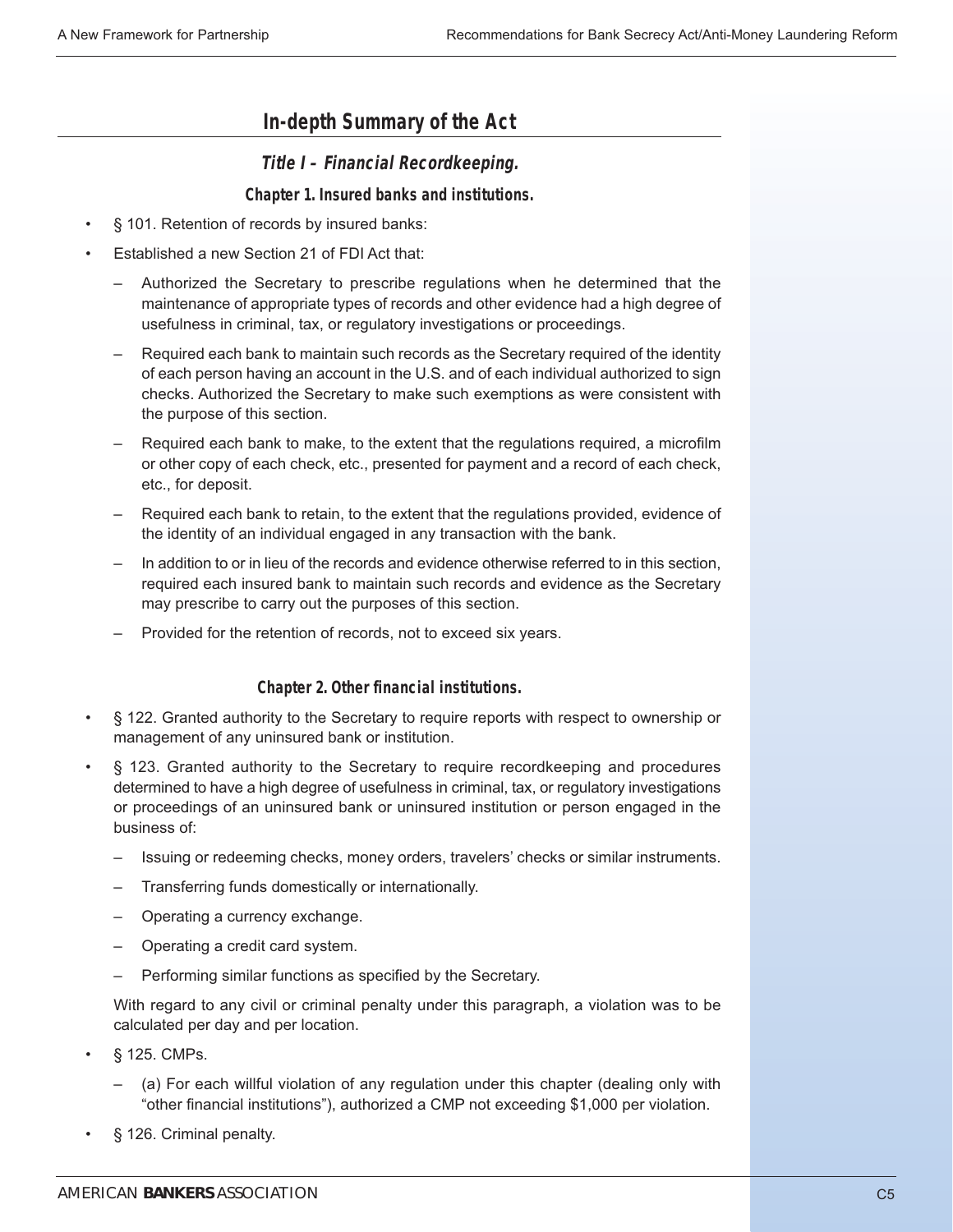- For each willful violation of a regulation under this chapter (dealing with other financial institutions), authorized a criminal fine of \$1,000/1 year per violation.
- § 127. Additional criminal penalty.
- For each violation of a regulation under this chapter that was in furtherance of a Federal felony, authorized a criminal fine of \$10,000/5 years.
- §128. Delegation.
	- Authorized the Secretary to delegate the authority to ensure compliance with the Act to the appropriate federal supervisory agency.

#### **Title II – Reports of Currency and Foreign Transactions.**

#### **Chapter 1 – General.**

- § 201. Short title: "Currency and Foreign Transactions Reporting Act."
- § 202. Purpose.
	- It was the purpose of this title to require certain reports or records where such reports or records have a high degree of usefulness in criminal, tax, or regulatory investigations or proceedings.
- § 204. Regulations.
	- Authorized the Secretary to prescribe such regulations as he deemed appropriate to carry out the purposes of this title.
- § 205. Compliance.
	- Authorized the Secretary to delegate compliance responsibility to the banking agencies.
	- Authorized the Secretary to require, by regulation, domestic financial institutions to maintain procedures to ensure compliance with this title.
- § 206. Exemptions.
	- Authorized the Secretary to make exemptions from the requirements of this title.
- § 207. Civil penalty.
	- For each willful violation by any domestic financial institution of this title (pertaining to reports and including Chapters 1-4), authorized a CMP of \$1,000.
- § 209. Criminal penalty.
	- For each willful violation of this title, authorized a criminal penalty of \$1,000/ 1 year.
- § 210. Additional criminal penalty.
	- For each willful violation of this title that was in furtherance of the commission of any other violation of Federal law, or part of a pattern of illegal activity involving > \$100,000 within 12 months, authorized a criminal fine of \$500,000/5 years.
- § 212. Availability of information to other Federal agencies.
	- Authorized the Secretary, pursuant to regulation, to make any information in reports filed pursuant to this title available to any other Federal agency upon request.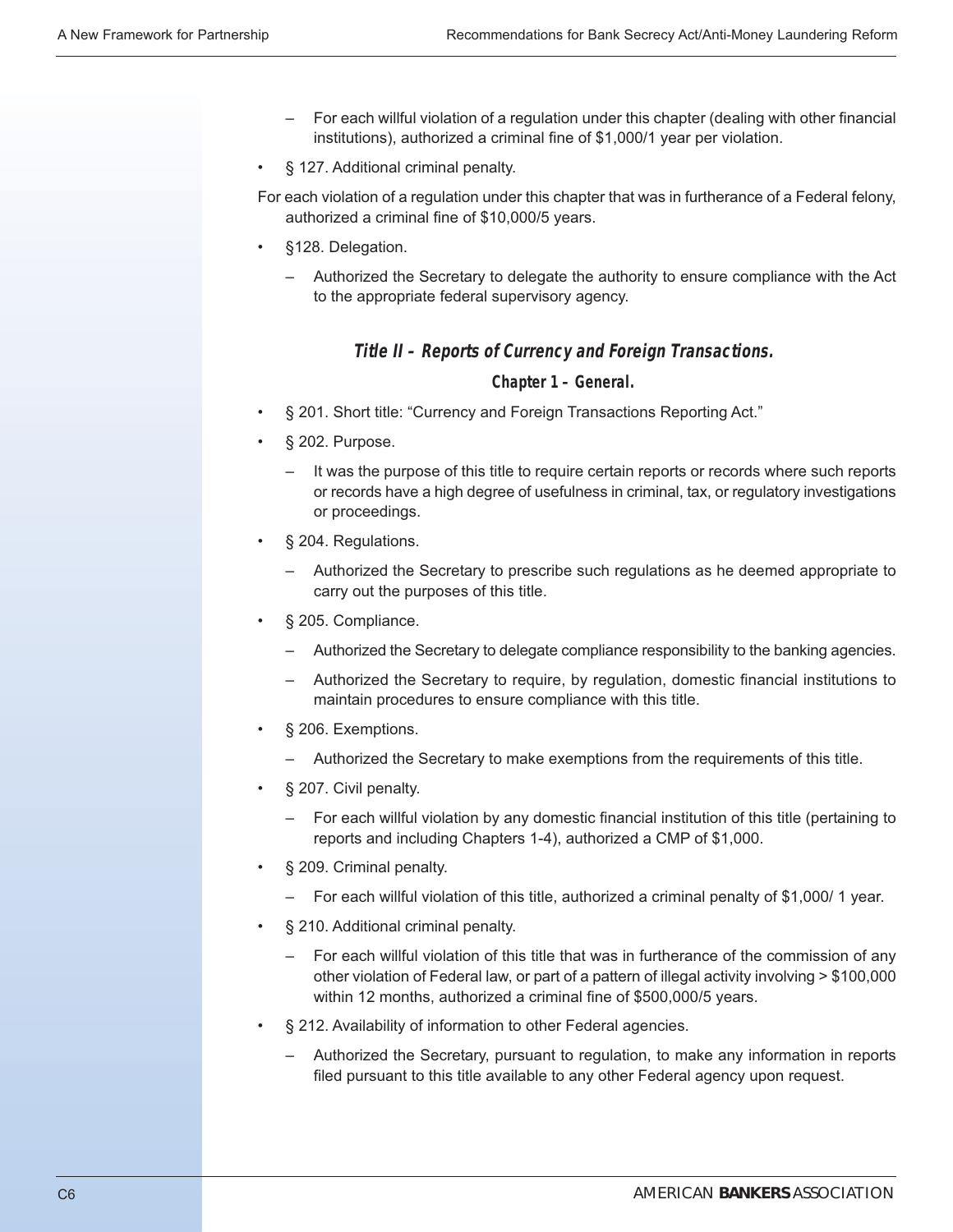#### **Chapter 2. Domestic Currency Transactions.**

- § 221. Reports of currency.
	- Authorized the Secretary to issue regulations requiring reports of currency transactions, or other monetary instrument as the Secretary may specify, in amounts he determined.
- § 222. Persons required to file reports.
	- Required reports filed under this chapter to be signed both by the financial institution and one or more of the other parties to the transaction, as the Secretary determined by regulation.

#### **Chapter 3. Reports of Exports and Imports of Monetary Instruments.**

- § 231. Reports required (CMIRs).
	- Required reports of monetary instruments in amounts > \$5,000 transported into or out of the country.
- § 233. Civil liability.
	- Authorized a civil penalty against whoever failed to filed a report required by § 231, or who filed a report with a material omission or misstatement, not to exceed the amount of the monetary instrument.

#### **Chapter 4. Foreign Transactions.**

- § 241. Records and reports required (FBARs).
	- Authorized the Secretary while requiring the Secretary to have due regard to avoid impeding the export or import of currency or other monetary instrument and to avoid placing unreasonable burdens on legitimate transactions with foreign financial agencies – to issue a regulation requiring a person to maintain records or to file reports setting forth the following information with regard to transactions or relationships with a foreign financial agency:
		- Identities and addresses of the parties to the transaction or relationship.
		- The legal capacities of the parties.
		- A description of the transaction or relationship.
	- Provided for a person to not have to disclose contents of records except in compliance with a subpoena or as otherwise required by law.

# **"Money and Finance" (1982)**

In 1982, Congress passed legislation, entitled "Money and Finance," which revised and reissued the Bank Secrecy Act within Title 31 with only, at best, one substantive change.<sup>29</sup> The one substantive change was the additional authority provided to the Secretary of the Treasury to require "Reports on foreign currency transactions."30 This was in addition to the authority provided to the Secretary in 1970 that led to the regulation issued in 1972 requiring the filing of FBARs.<sup>31</sup> While this additional section was more specific with regard to the authority to require FBARs, it did not result in any additional regulations being issued.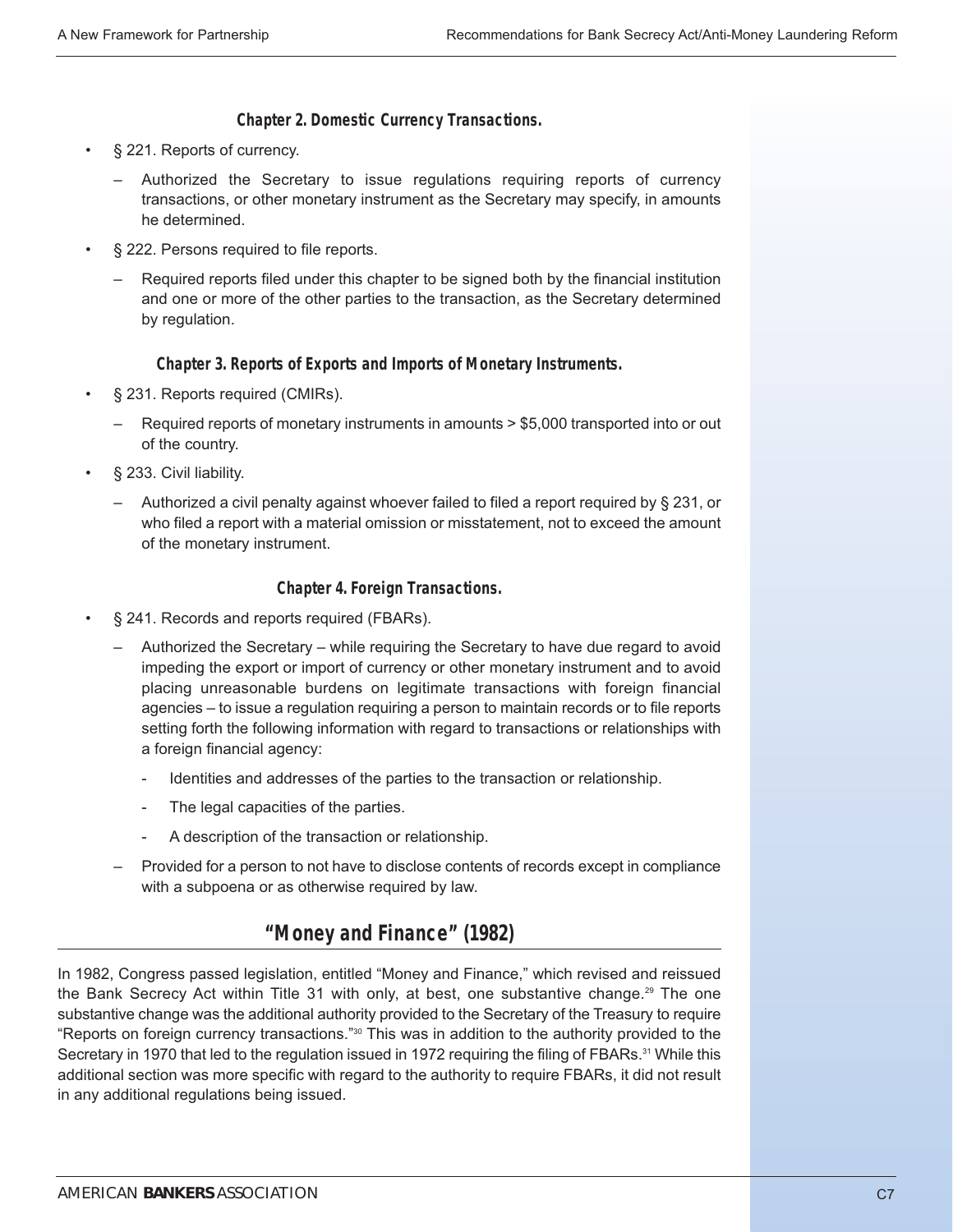## **Provisions of the Act**

The result of the restructuring of the statute in U.S.C. Title 31 was as follows:

- $§ 5313 CTRs.$
- § 5314 FBARs.
- § 5315 –Reports on foreign currency transactions.
	- Congress found that additional authority should be provided to collect information on capital flows under section 5(b) of the Trading With the Enemy Act (50 U.S.C. § 5(b)) and section 8 of the Bretton Woods Agreement Act (22 U.S.C. § 286(f)).
	- Authorized the Secretary to require reports on foreign currency transactions.
- § 5316 CMIRs.
- § 5317 Forfeiture of monetary instruments.
	- Provided that monetary instruments not reported (or which were the subject of a report which had a material omission or misstatement) under § 5316 were subject to seizure and forfeiture.
- § 5318. Compliance and exemptions.
- Authorized the Secretary to (except for § 5315):
	- delegate authority to an appropriate supervising agency;
	- require financial institutions to maintain appropriate procedures to ensure compliance; and
	- exempt certain requirements.
- § 5321. Civil penalties.
	- (a)(1) For each willful violation by a domestic financial institution or employee of a domestic financial institution of this subchapter or a regulation issued pursuant to this subchapter (except § 5315), authorized a CMP of \$1,000/per day/ per location.
		- Under § 5318(2) (requiring bank compliance procedures), provided that a separate violation occurred each day and each location.
	- (a)(2) Authorized the Secretary to impose an additional CMP under § 5316 (CMIRs) up to the amount of the monetary instrument.
	- (a)(3) For a person not filing a report under § 5315 (foreign currency transactions) or not complying with an injunction under § 5320, authorized a CMP of up to \$10,000.
- § 5322. Criminal penalties.
	- For each willful violation of this subchapter (except for § 5315), authorized a criminal penalty of \$1,000/ 1 year.
	- For each willful violation of this subchapter (except for § 5315) while violating another federal law, or as part of a pattern of illegal activity involving > \$100,000 within 12 months, authorized a criminal penalty of \$500,000/ 5 years.
	- For each violation of § 5318(2) (failure to maintain a BSA program), provided that a separate violation occurs for each day and each location.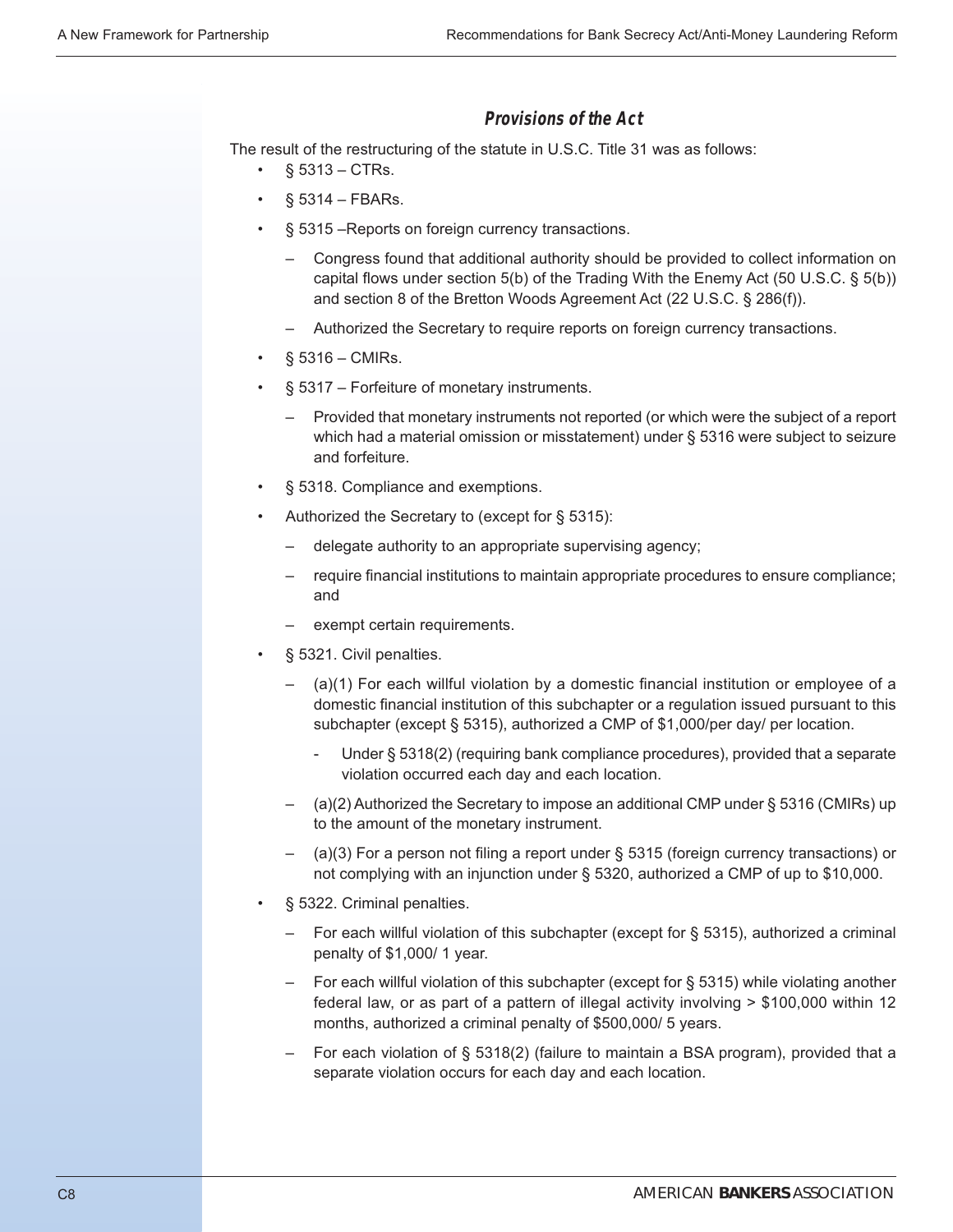# **"Currency and Foreign Transactions Reporting Act Amendments" (1984)**

In 1984, Congress passed the "Comprehensive Crime Control Act of 1984." Chapter IX of that Act was entitled "Currency and Foreign Transactions Reporting Act Amendments" and accomplished five basic things:

- 1. It increased the dollar amount of civil penalties under BSA from \$1,000 to \$10,000.
- 2. It increased the dollar amount of criminal penalties under BSA from \$1,000/ 1 year to \$250,000/ 5 years.
- 3. It increased the reporting threshold for CMIRs from \$5,000 to \$10,000.
- 4. It made an attempt to evade the reporting requirements pertaining to the filing of a CMIR a crime.
- 5. It authorized the Secretary of the Treasury to pay rewards to "an individual who provides original information which leads to a recovery (criminal fine, civil fine or forfeiture) which exceeds \$50,000." The reward was limited to 25% of the net recovery, up to \$250,000.

## **Background of the Legislation**

The need for the legislation was in part due to the fact that law enforcement agencies were having difficulty in prosecuting violations of the reporting requirements associated with the filing of CMIRs. Specifically, some courts had held that the law was not violated "until the person [was] on the verge of boarding the plane or other mode of transportation at the final call for departure."<sup>32</sup> As a result, according to law enforcement, "customs agents must, regardless of the exigencies and inconvenience of the developing situation, stand by helplessly until virtually the last moment of departure before apprehending the suspect."33

In addition, the legislation was focused on the need to deter money launderers – as opposed to financial institutions – by imposing increased penalties:

While the full scope of these provisions is broad, it is important to recognize that they are primarily directed at persons who make a lucrative career in the illicit drug trade and organized crime. As such, the [existing] penalties are far too low to deter and punish such activity. Indeed, the modest penalties now applicable may simply be written off as a cost of doing business. Accordingly, section 901(a) of the bill raises the basic civil penalty for a willful violation from \$1,000 to \$10,000 and section 901(b) increases the criminal penalty for such a violation from a one year misdemeanor with a fine of up to \$1,000 to a five year felony with a fine of up to \$250,000.34

In 1970, when Congress passed the initial Bank Secrecy Act, it recognized that the established penalties were "modest," but believed at that time that they were sufficient to ensure compliance with BSA and its implementing regulations.<sup>35</sup> Fourteen years later, the perception had obviously changed.

Last, the Act increased the threshold for the filing of CMIRs from \$5,000 to \$10,000 in order to focus law enforcement efforts more on the relatively large transactions.<sup>36</sup>

## **Purpose of the Legislation**

The overall purpose of the legislation was to amend "The Currency and Foreign Transactions Reporting Act to strengthen the ability of law enforcement officers to control illegal currency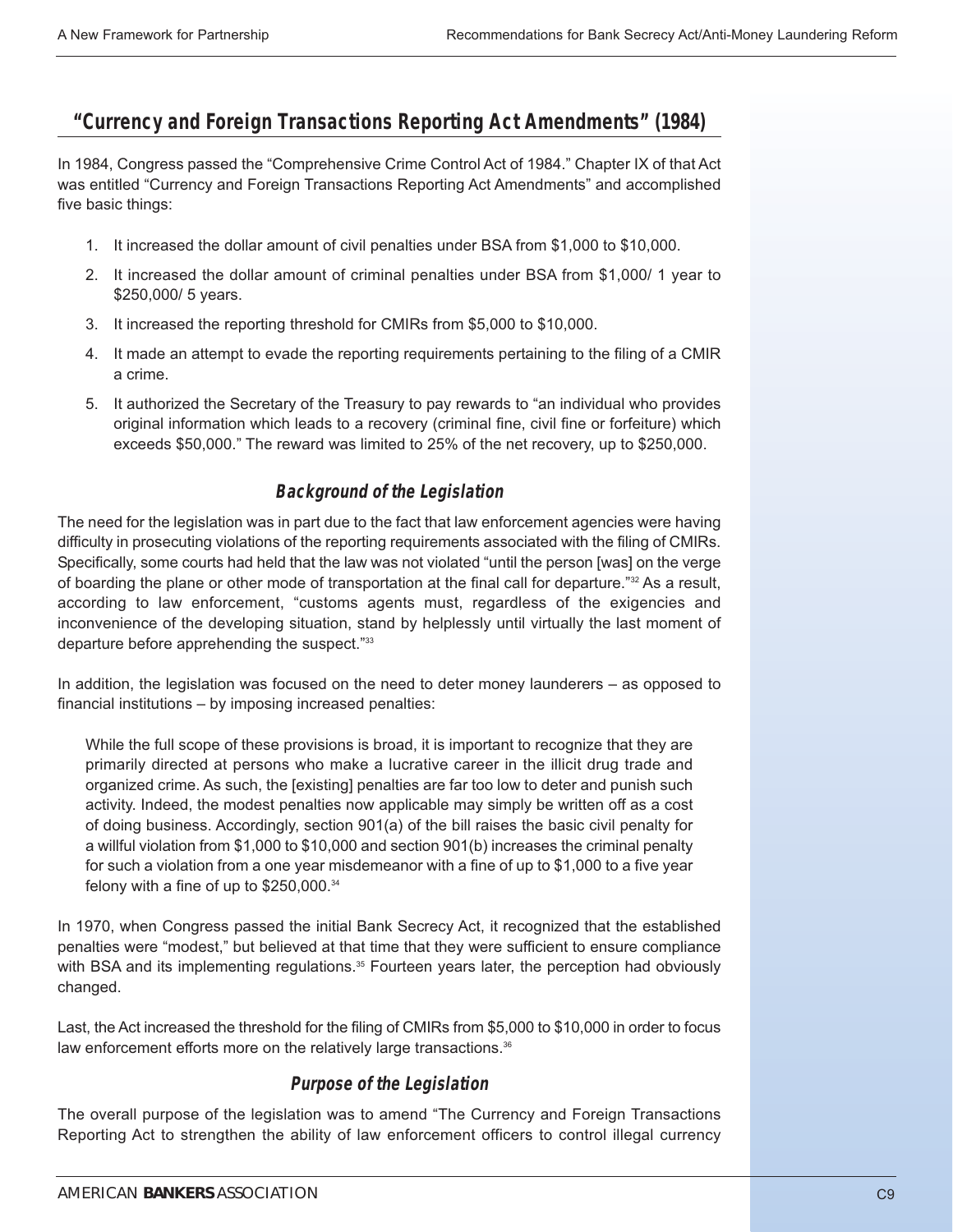transactions involved in narcotics trafficking and organized crime activities."37 Obviously, the addition of an attempt provision for CMIR violations and the increased penalties both improved law enforcement's ability to bring successful prosecutions under BSA and enhanced the deterrence effect of the Act. Further, the increased threshold for CMIR filings, as noted above, improved the efficiency and risk-based nature of the Act.

In order to give some financial benefit to those assisting the money laundering effort, Congress also provided for the payment of rewards and noted that:

This provision is a critical tool in combating drug trafficking. It is important to remember that we are dealing with a multibillion-dollar industry. Law enforcement authorities need some tool to combat the great financial attraction that remains in the drug trafficking industry.<sup>38</sup>

#### **Provisions of the Act**

The specifics of the legislation were as follows:

- § 901
	- Amended 31 U.S.C. § 5321(a) to increase the civil penalty from \$1,000 to \$10,000.
	- Amended 31 U.S.C. § 5322 to increase the criminal penalty from \$1,000/ 1 year to \$250,000/ 5 years.
	- Amended 31 U.S.C. § 5316 to insert "or attempts to transport …" with regard to CMIRs.
	- Amended 31 U.S.C. § 5316 to increase the threshold for filing CMIRs from \$5,000 to \$10,000 in order to "focus enforcement efforts on relatively large transactions."39
	- Added 31 U.S.C. § 5323 to authorize the Secretary to pay a reward to an individual who provided original information which led to a recovery (criminal fine, civil fine or forfeiture) which exceeded \$50,000. The reward could be up to 25% of the net recovery up to \$150,000.
		- Authorized funds to be appropriated for paying rewards.

# **"Money Laundering Control Act of 1986"**

In 1986, Congress passed the "Anti-Drug Abuse Act of 1986." Title I of the Act was entitled the "Anti-Drug Enforcement Act," and Subtitle H of that Title was entitled the "Money Laundering Control Act of 1986." This law supplied a broad new series of components to the BSA regime that are prominent in today's administration of the Act.

## **Need for the Legislation**

A major concern relating to the effectiveness of BSA leading up to the passage of the "Money Laundering Control Act of 1986" was the inability of the Government to prosecute money launderers for structuring. As noted in the testimony: "The money launderer who complies with the recordkeeping and reporting requirements of the Bank Secrecy Act, as has often been done, cannot be prosecuted unless it has been proven that he has violated another Federal statute."<sup>40</sup>

What appeared to concern Congress the most in this regard was the case involving the Bank of New England where the bank was convicted and fined \$1.24 million for failing to file CTRs.<sup>41</sup> The individual charged with money laundering in that case, however, who allegedly had structured \$817,000 in deposits over the course of 14 months, was acquitted due to his lack of an obligation to file a CTR and the Government's inability to otherwise prove that he had committed a crime.<sup>42</sup>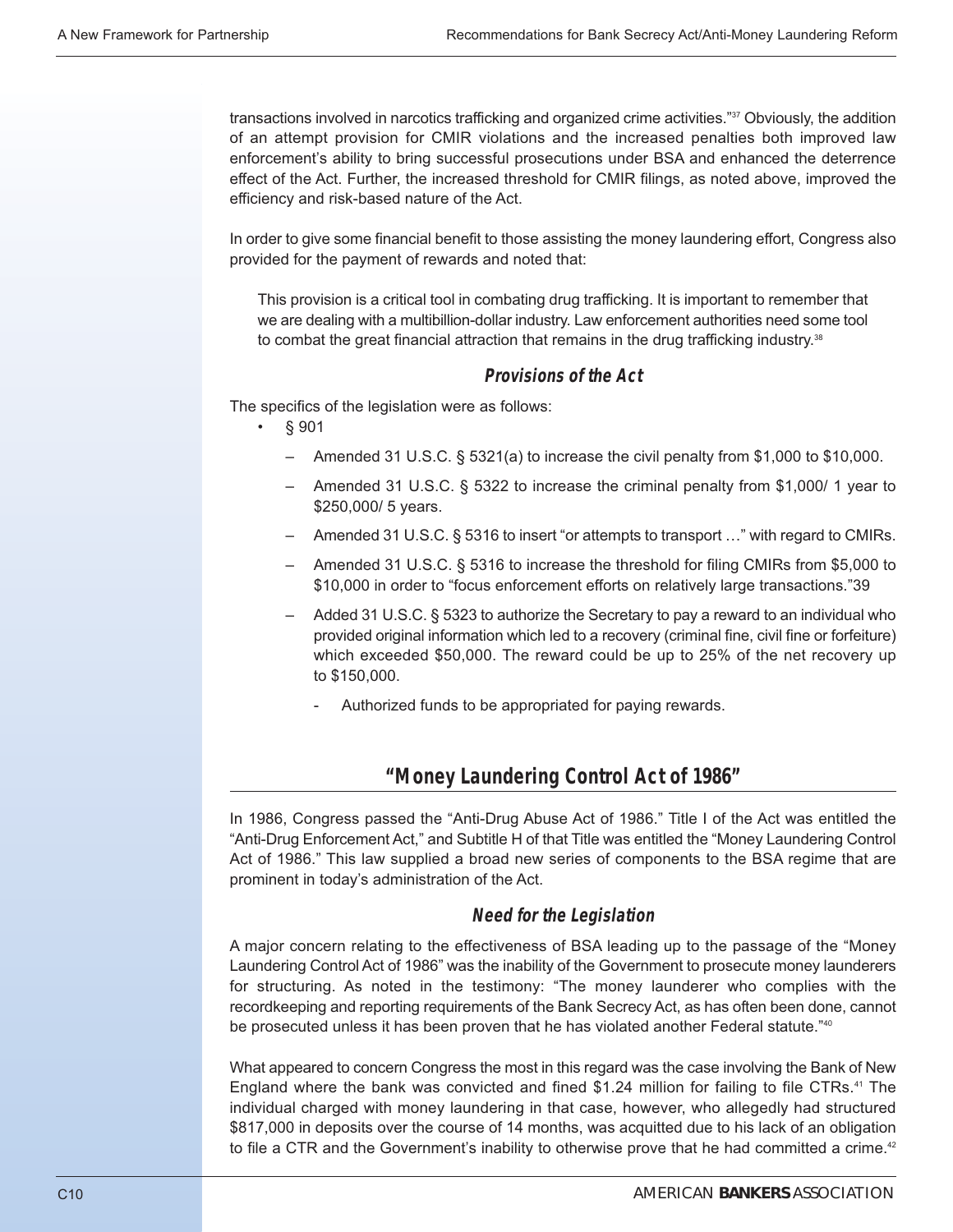In response, Congress made structuring a violation and criminalized money laundering itself in this legislation.43 It also increased the penalties once more to further deter money launderers, as well as financial institutions that facilitated money laundering.<sup>44</sup>

In addition to the concern that led to these legislative changes, Congress was upset over the fact that it believed that the bank regulatory agencies and the banking industry had done little to implement or comply with BSA over the previous 16 years.<sup>45</sup> The House Report accompanying the legislation summed up the concern and frustration as follows:

Unfortunately, the hearings on money laundering, beginning with the Bank of Boston hearing in April 1985, have shown that a major law enforcement tool has been rendered a virtual nullity by an industry that didn't seem to care and by a regulatory structure that proved to be ineffective.

Although there had been a marked increase in compliance after the extensive publicity surrounding the case involving the First National Bank of Boston, which resulted in a \$500,000 criminal fine in 1985,<sup>46</sup> Congress was concerned that it had taken too long for the banking industry to start to comply with BSA.47 Further, Congress was concerned that, while the fine against the First National Bank of Boston was large, it was only a small fraction of the \$1.22 billion the bank had allegedly allowed to be laundered over the course of  $1,163$  separate transactions.<sup>48</sup> In addition, the fine represented only half of the bank's profit from engaging in the suspicious activity.<sup>49</sup>

Faced with an apparent history of lax enforcement by the agencies, lax compliance by the banking industry and relatively small fines, Congress decided that it was time to take strong legislative action. Consequently, it included in the Money Laundering Control Act of 1986 the requirement for the bank regulatory agencies to issue regulations for financial institutions to have compliance procedures,<sup>50</sup> the requirement that the bank regulatory agencies include a review of BSA during each examination and the requirement that the agencies issue cease and desist orders to address banks' noncompliance with BSA and failure to correct noted deficiencies.<sup>51</sup>

Yet another concern of Congress at the time was the lack of authority on the part of Treasury to demand needed information. While some focus was placed on the need for such authority with regard "to the 3,000 miscellaneous nonbank financial institutions such as casinos, foreign currency brokers, and others for which examination responsibility has been delegated to the  $\text{IRS},\text{""2}$  an additional concern was Treasury's inability to obtain timely information from the bank regualtory agencies and the Department of Justice in order to proceed with cases, even important cases, such as the one involving the First National Bank of Boston.<sup>53</sup>

Last, there was a perceived need to tighten the provisions relating to prohibiting attempted evasions of the requirement to file a CMIR, resulting in a modification of the statutory language by striking the word "attempts" and replacing it with "is about to transport."

## **Purpose of the Legislation**

The purpose of the legislation was to make money laundering a crime, to close the loophole involving structuring and to eliminate the difficulty in enforcing violations of the CMIR reporting requirements. In addition, the legislation was to further deter the act of money laundering by increasing the civil and criminal penalties. Last, the legislation was drafted with the intent of dealing with the perceived lack of enforcement by the bank regulatory agencies and lack of compliance by the banking industry by requiring the agencies to take certain regulatory and enforcement steps.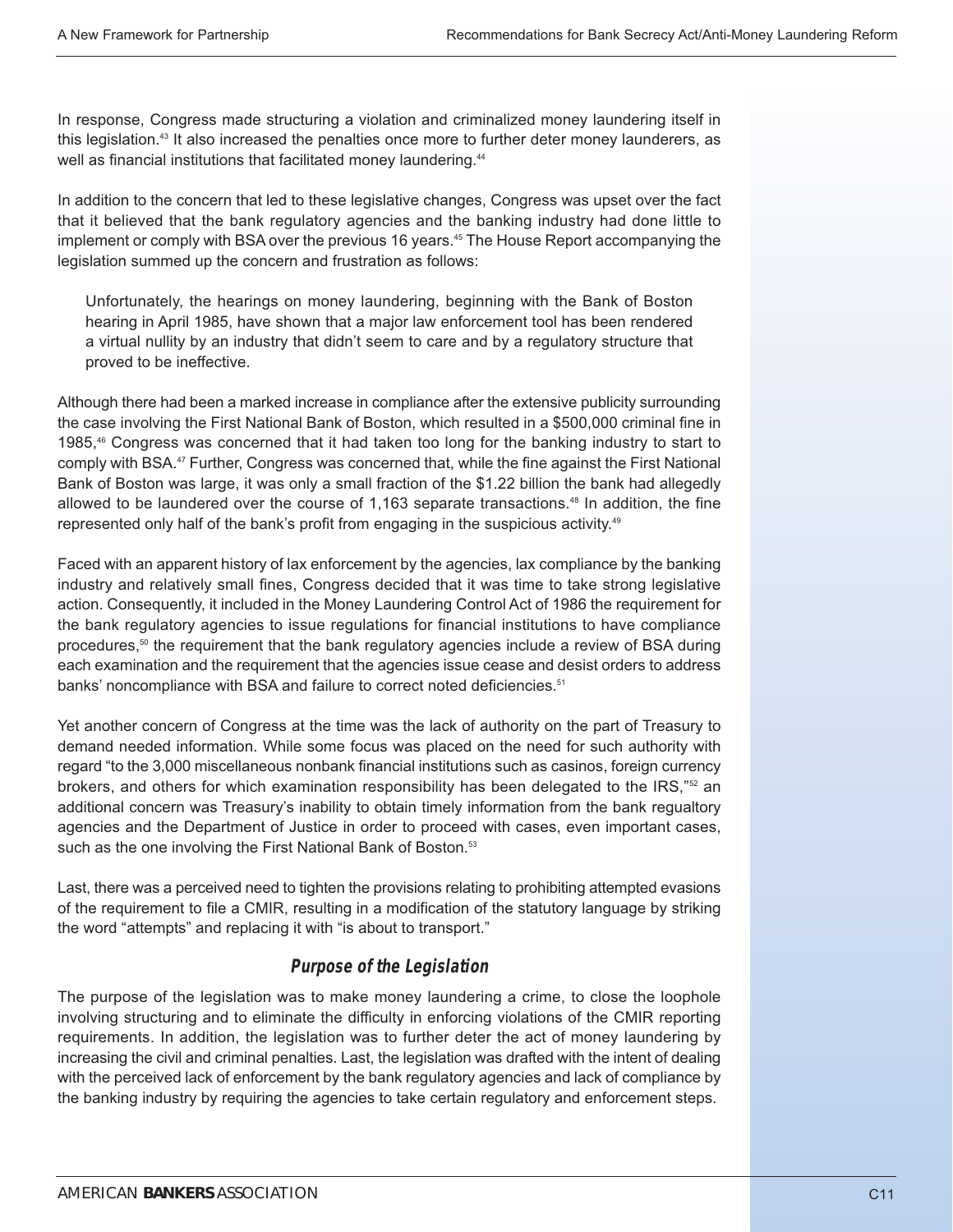#### **Provisions of the Act**

The Act provided for the following changes to BSA in order to accomplish the stated purposes and to address the concerns set forth above:

- Made money laundering a crime through the creation of 18 U.S.C. §§ 1956 and 1957, imposing a criminal penalty of \$500,000 or twice the value of the transaction, whichever was greater, and/or 20 years and a civil penalty of \$10,000 or twice the value of the transaction, whichever was greater.
- Made structuring a violation.
- Gave the Secretary of the Treasury summons authority over financial institutions.
- Increased civil penalties for willful violations by financial institutions from \$10,000 to \$25,000 or the amount of transaction, whichever was greater, up to \$100,000.
- Authorized civil money penalty authority for a financial institution who failed to maintain procedures to ensure compliance with BSA.
- Authorized civil money penalties of \$500 for negligent violations.
- Increased criminal penalties from 5 years to 10 years (leaving the dollar amount unchanged at \$250,000).
- Further clarified the attempt provision for violations of CMIR reporting requirements.
- Required the bank regulatory agencies to issue regulations requiring financial institutions to establish and maintain procedures reasonably designed to ensure and monitor compliance with BSA.
- Required the bank regulatory agencies to include a review of a bank's BSA procedures during the course of each examination.
- Required the bank regulatory agencies to issue cease and desist order if a bank had:
	- Failed to establish and maintain required BSA procedures; or
	- Failed to correct any problem with the procedures previously reported to the bank by the agency.
- Added new sections for civil and criminal forfeiture.

#### **In-depth Summary of the Act**

- § 1352 Made money laundering a criminal offense.
	- Added 18 U.S.C. § 1956. "Laundering of monetary instruments"
		- Provided for a criminal penalty of \$500,000 or twice the value of the transaction, whichever was greater, and/or 20 years.
		- Provided for a civil penalty of \$10,000 or twice the value of the transaction, whichever was greater.
	- Added 18 U.S.C. § 1957. "Engaging in monetary transactions in property derived from specified unlawful activity."
- § 1354 Structuring transactions to evade reporting requirements and attempt to evade reporting requirements [CTRs] prohibited.
	- Added 31 U.S.C. § 5324: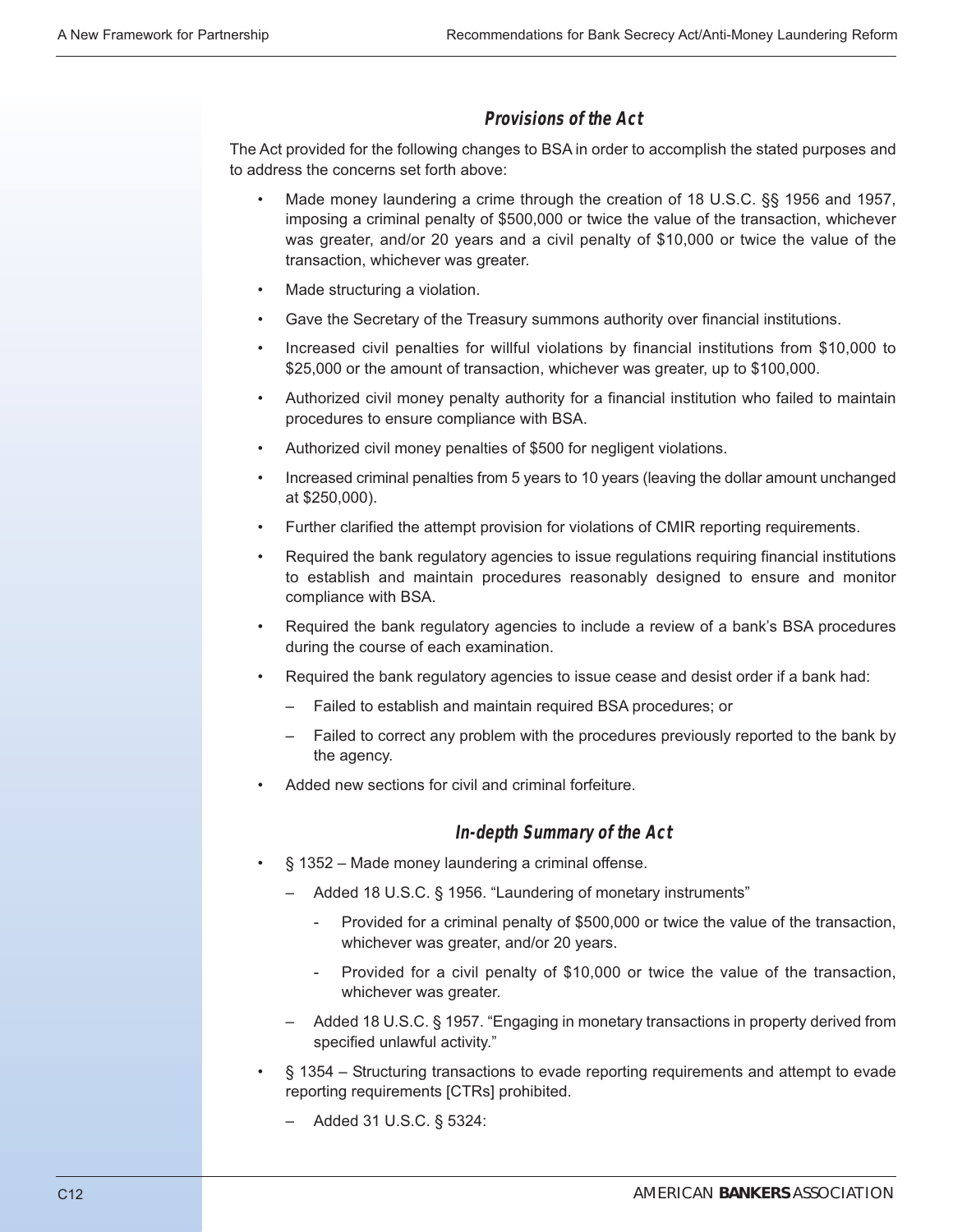- No person shall, for the purpose of evading the reporting requirements of 31 U.S.C. § 5313(a), with respect to such transaction:
	- (1) cause or attempt to cause a domestic financial institution to fail to file a report required under section 5313(a);
	- (2) cause or attempt to cause a domestic financial institution to fail to file a report required under § 5313(a) that contained a material omission or misstatement or fact; or
	- (3) structure or assist in structuring, or attempt to structure or assist in structuring, any transaction with one or more domestic financial institutions.
- § 1355 Seizure and civil forfeiture.
	- Amended 31 U.S.C. § 5317 to authorize the seizure and forfeiture of monetary instruments or property traceable to funds not reported or not properly reported in a CMIR.
- § 1356 Compliance authority for Secretary.
	- (a) Amended 31 U.S.C. § 5318 in connection with BSA investigations or civil enforcement to:
		- Give the Secretary authority to examine the books and records of domestic financial institutions relating to BSA reporting and recordkeeping; and
		- Give the Secretary authority to issue summons a financial institution.
	- (b) Amended provision for exemptions to:
		- Provide that the financial institution had to prepare and maintain a detailed statement describing why customer was qualified for an exemption.
		- Provide that the customer had to sign a statement supporting the basis for the exemption.
- $§ 1357 Penalties.$ 
	- Authorized the Secretary to impose CMP for a willful violation of 31 U.S.C. § 5324 (new offense of structuring/attempt) up to the amount of transaction.
	- Increased the amount of a CMP under 31 U.S.C.  $\S$  5321(a)(1) for a domestic financial institution or employee for a willful violation of this subchapter (dealing with reports and recordkeeping), except for 31 U.S.C. § 5314 (records and reports on foreign financial agency transactions) and 31 U.S.C. § 5315 (reports on foreign currency transactions), from \$10,000 to \$25,000 or the amount of transaction, whichever was greater, up to \$100,000.
	- Increased the amount of a CMP under 31 U.S.C. § 5321(a)(5) for a willful violation of 31 U.S.C. § 5314 (foreign financial agency transactions) from \$10,000 to \$25,000 or the amount of transaction, whichever was greater, up to \$100,000.
	- Increased the amount of a CMP under 31 U.S.C. § 5321(a)(5) for a willful violation of 31 U.S.C. § 5314 for failure to report the existence of an account or any required identifying information from \$10,000 to \$25,000 or an amount equal to balance of the account, whichever was greater, up to \$100,000.
	- Authorized a new CMP under 31 U.S.C. § 5321(a)(6) of \$500 for a negligent violation by any financial institution of any provision of this subchapter.
	- Stated that a CMP may be imposed notwithstanding the imposition of a criminal penalty.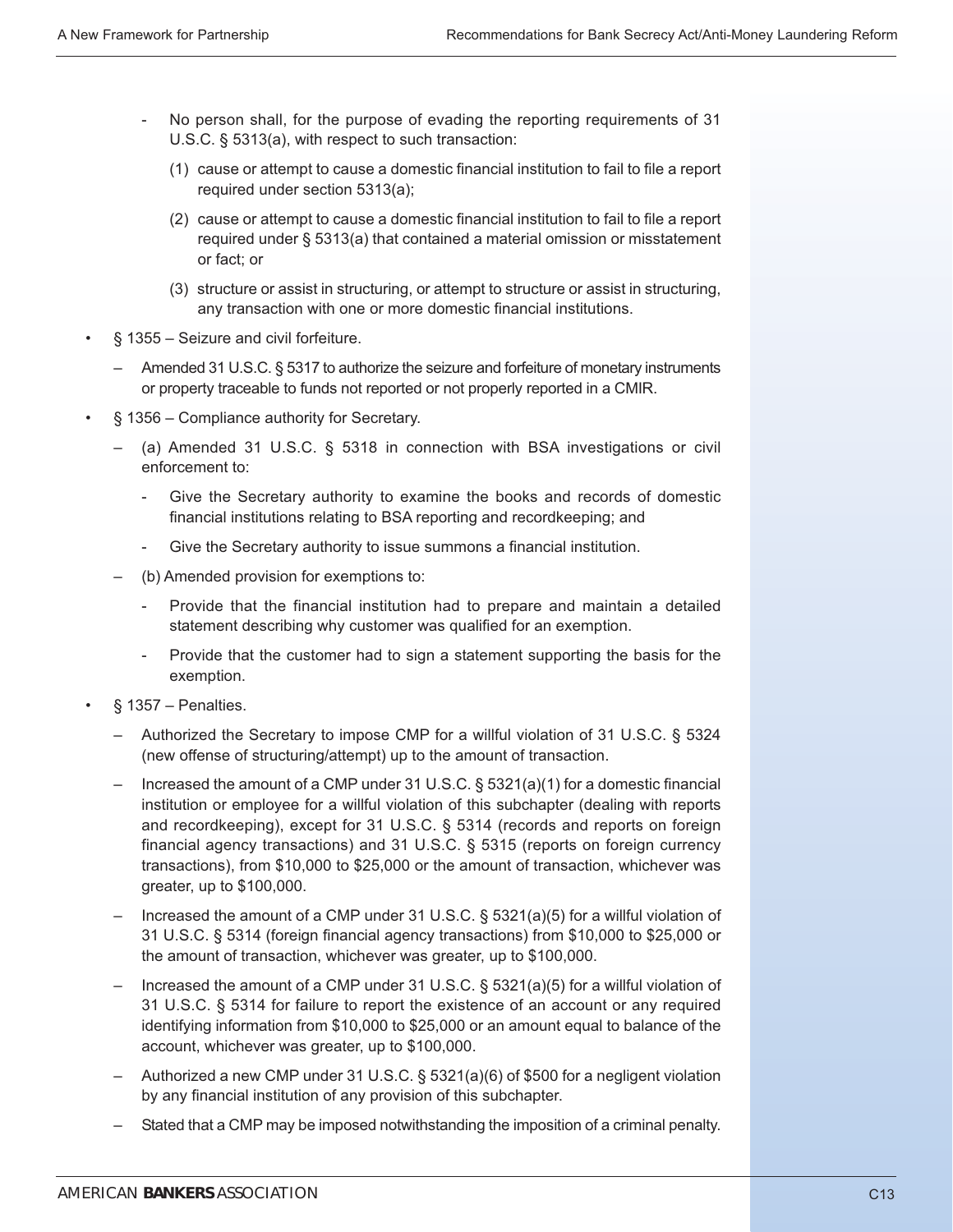- Increased the criminal penalty from 5 years to 10 years (the dollar amount being left unchanged at \$250,000).
- § 1358 Monetary Transaction Reporting Amendments.
	- Amended the attempt provision of 31 U.S.C. § 5316 (CMIRs) by striking "attempts" and inserting "is about to transport."
- § 1359 Banking Regulatory Agency Supervision.
	- Amended 12 U.S.C. § 1818(s) to:
		- Direct the agencies to issue regulations requiring financial institutions to establish and maintain procedures reasonably designed to ensure and monitor compliance with BSA.
		- Require each examination to include a review of BSA procedures.
		- Require the agencies to issue a cease and desist order if a bank had:
			- Failed to establish and maintain required BSA procedures; or
			- › Failed to correct any problem with the procedures previously reported to the bank by the agency.
	- Amended 12 U.S.C. § 1818(i) to give CMP authority to agencies with regard to banks' failure to maintain compliance procedures.
- § 1363 International Information Exchange System: Study of Foreign Branches of Domestic Institutions.
	- Directed the Secretary to initiate discussions with the central banks of other countries and to propose that an information exchange system be established to assist the efforts to eliminate the international flow of money derived from illicit drug operations and other criminal activities.
	- Directed the Secretary to report to Congress in nine months on the results of these discussions.
	- Directed the Secretary, together with the Attorney General and the Federal Reserve, to study:
		- The extent to which foreign branches of U.S. banks were used to facilitate illicit transfers of currency and monetary instruments or to evade CMIR reporting requirements.
		- The extent to which U.S. law was applicable to the activities of foreign branches of U.S. banks.
		- Methods for obtaining the cooperation of the country where the U.S. foreign branch was located with respect to transfers and reports on monetary instruments in and out of the U.S.
- $§$  1366 Forfeiture.
	- Added 18 U.S.C. §§ 981 and 982 pertaining to civil and criminal forfeiture.

## **"Money Laundering Prosecution Improvements Act of 1988"**

In 1988, Congress passed the "Anti-Drug Abuse Act of 1988." Title VI of the Act was entitled the "Anti-Drug Abuse Amendments Act of 1988," and Subtitle E of that Title was called the "Money Laundering Prosecution Improvements Act of 1988."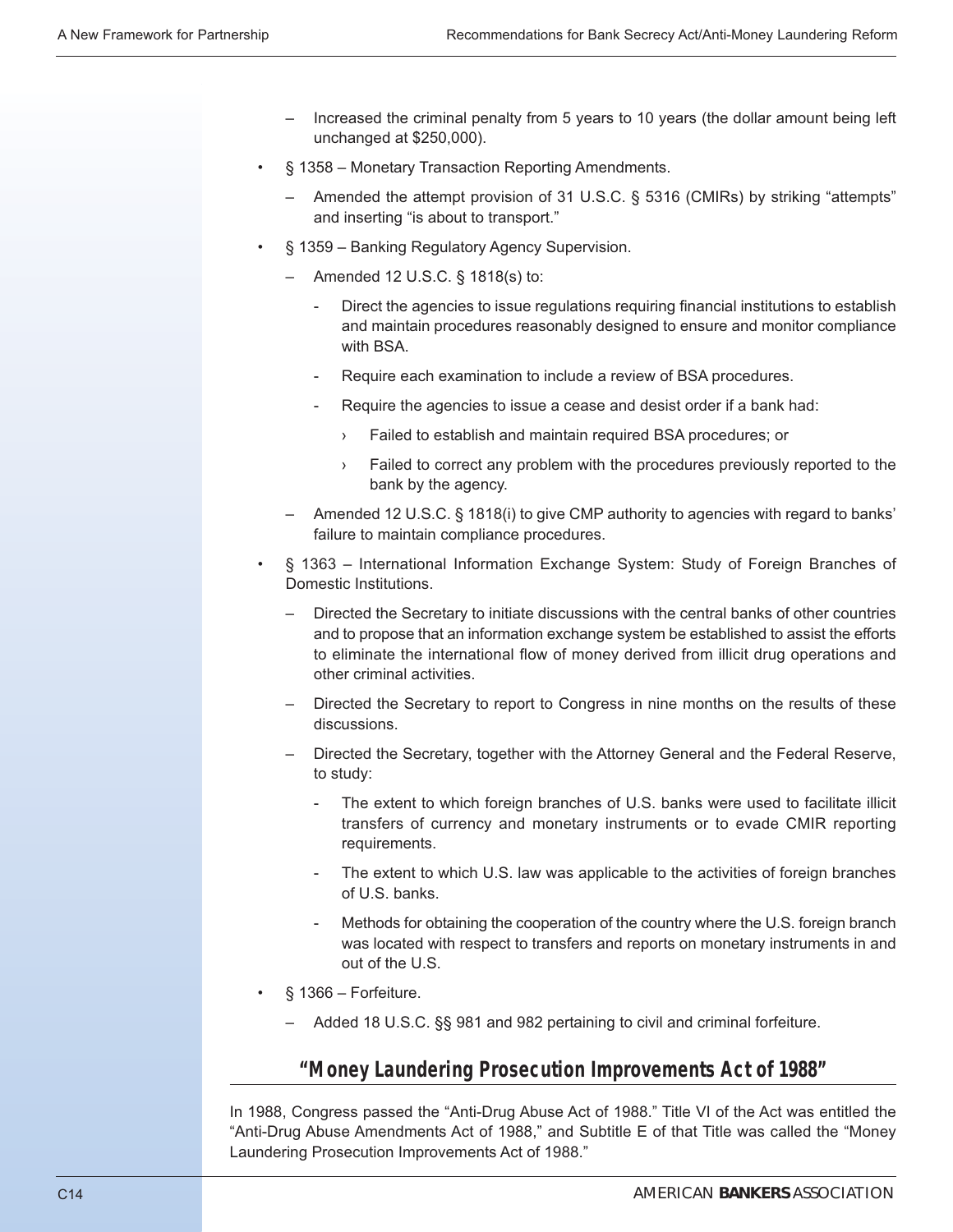## **Need for the Legislation**

At this time, there was a continuing concern that a person who did not have an account at a bank (thus avoiding the identification process entailed in opening an account) and who kept his or her currency transactions below the \$10,000 reporting threshold, could avoid detection by the government and the financial institution.<sup>54</sup> Consequently, there was a perceived need to specifically require financial institutions to obtain and verify identification in the sale of certain monetary instruments.

In addition, there was a perceived need for amendments to the agencies' civil money penalty authority due to the fact that there was, at that time, no penalty for willful violations of recordkeeping regulations for insured financial institutions and only a \$1,000 a day fine for non-insured financial institutions.<sup>55</sup> Congress correctly viewed the BSA recordkeeping requirements as being just as important as the reporting requirements.<sup>56</sup> In addition, it was noted during the enactment of the 1986 legislation that the civil money penalty for violations of 31 U.S.C. § 5318, pertaining to the requirement that banks have BSA programs to ensure compliance, was inadvertently dropped and needed to be reinstated.<sup>57</sup>

Also, Congress recognized that additional authority was "necessary in order to target those geographic areas and those specific financial institutions which may be more prone to be abused by organized crime, and especially narcotics trafficking."<sup>58</sup> Consequently, Congress included in this Act legislation authorizing the Secretary to issue Geographic Targeting Orders in order to "provide law enforcement authorities with additional tools to combat money laundering operations associated with organized crime and drug trafficking.<sup>59</sup>

#### **Purpose of the Legislation**

The overall purpose of the legislation, in keeping with the original intent of the 1970 legislation, was set forth by Congressman St Germain, then Chairman of the House Banking Committee:

[T]his committee reopens its efforts to protect against U.S. banks being used, wittingly or unwittingly, to launder the profits from international drug trafficking. We intend to make these laundering operations as difficult and costly as possible. We cannot allow financial institutions, insured by the U.S. Government, to be used whether by accident or design.<sup>60</sup>

#### **Provisions of the Act**

The legislation was designed to:

- Require appropriate identification for the purchase of money orders, cashier's checks and related instruments equal to or greater than \$3,000.
- Authorize the issuance of Geographic Targeting Orders.
- Increase some civil money penalties and allow for penalties for gross negligence.
- Allow law enforcement to obtain the records of bank insiders suspected of criminal wrongdoing without notification under the Right to Financial Privacy Act (RFPA).<sup>61</sup>

#### **In-depth Summary of the Act**

- § 6815
	- Added 31 U.S.C. § 5325 Identification required to purchase certain monetary instruments.
		- For the sale of a bank check, cashier's check, traveler's check, or money order for currency (or other monetary instrument designated by the Secretary) of \$3,000 or more, provided that a financial institution shall: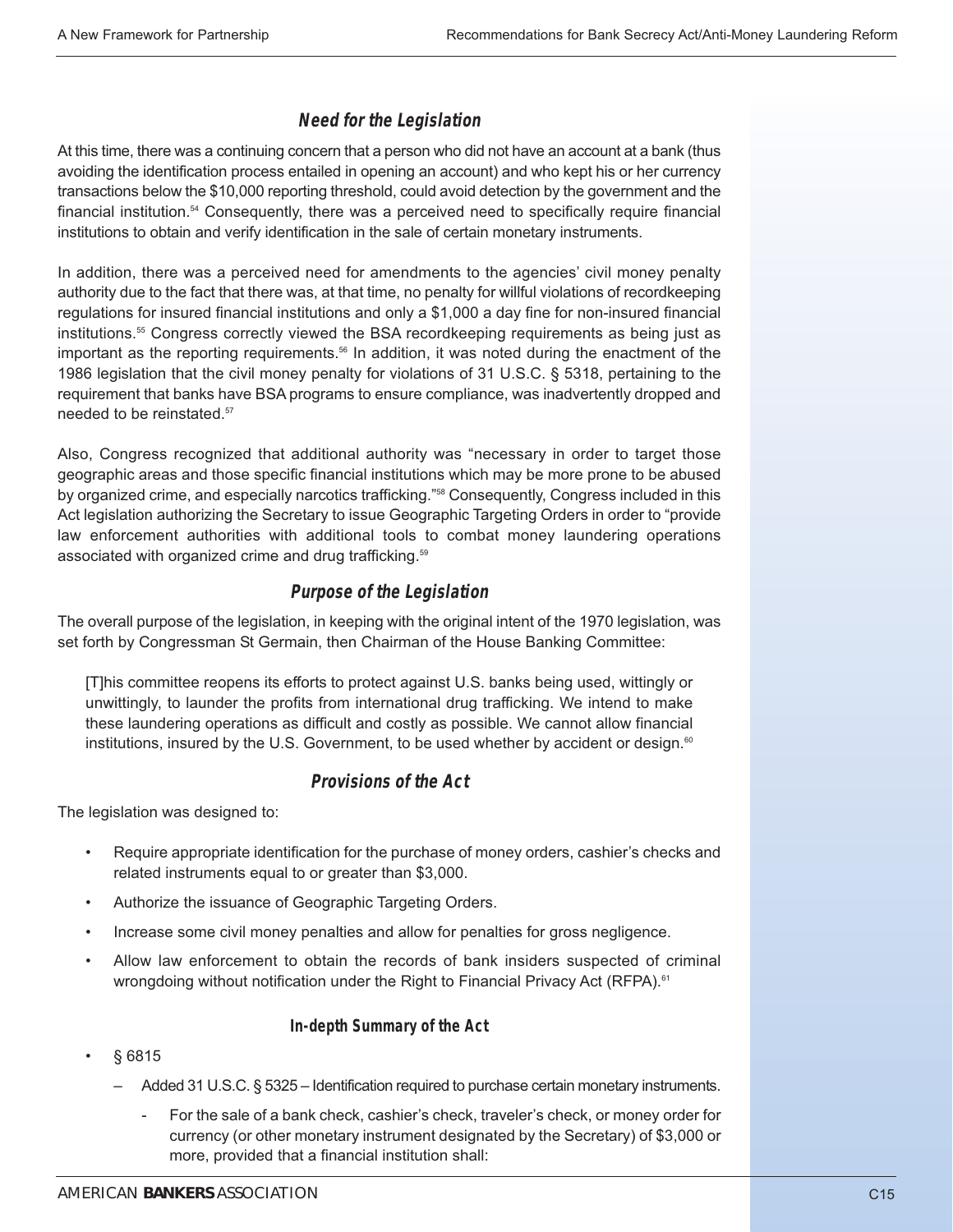- Verify that the individual is an account holder and maintain a record of the verification; or
- › Verify the identity of the non-account customer in accord with Treasury's regulations and maintain a record of the verification.
- Provided that a financial institution shall provide Treasury with the information recorded upon request.
- Added 31 U.S.C. § 5326 Records of certain domestic coin and currency transactions.
	- Authorized the Secretary to issue Geographic Targeting Orders.
- Amended civil penalty authority by adding new subsection (j) to 12 U.S.C. § 1829b for insured banks which:
	- Authorized civil money penalty of \$10,000 for willful or gross negligent violation of any regulation issued pursuant to 12 U.S.C. § 1829b(b).
	- Stated that a separate violation occurred each day the violation continued and at each location.
- For institutions subject to BSA recordkeeping requirements, increased CMPs from \$1,000 to \$10,000 and amended provision to include violations caused by gross negligence (12 U.S.C. § 1953(b)).
- § 6186 Right to Financial Privacy Act Amendments.
	- Amended RFPA to exclude insiders of a financial institution who were the subject of referrals to the DOJ.

# **"Crime Control Act of 1990"**

In 1990, Congress passed the "Crime Control Act of 1990." Title XXV of the Act, the most relevant for our purposes, was known as the "Comprehensive Thrift and Bank Fraud Prosecution and Taxpayer Recovery Act of 1990," and Subtitle H of that title was known as the "Financial Institutions Anti-Fraud Enforcement Act of 1990."

#### **Background of the Legislation**

The overriding focus of the hearings leading up to the passage of the "Crime Control Act of 1990" was the need to provide the Federal bank regulatory agencies with the authority to revoke the charters of financial institutions that were convicted of money laundering and to prohibit individuals who were convicted of money laundering from serving as an officer, director or employee of an insured financial institution. The concern that led to this focus was Congress' belief that the action taken against the Bank of Credit and Commerce International (BCCI) for extensive money laundering had been far too lenient.<sup>62</sup>

In that case, two affiliates of BCCI, an international bank located in Luxembourg, were required to forfeit 14.8 million dollars in alleged drug profits, but Congress' concern was that the bank could have been subject to fines up to \$40 million.<sup>63</sup> Moreover, the charters were not revoked. Congress viewed the resolution of the case as merely a "slap on the wrist."64

In addition, Congress was concerned that no financial institution in the United States had ever been closed because of a conviction on money laundering charges.<sup>65</sup>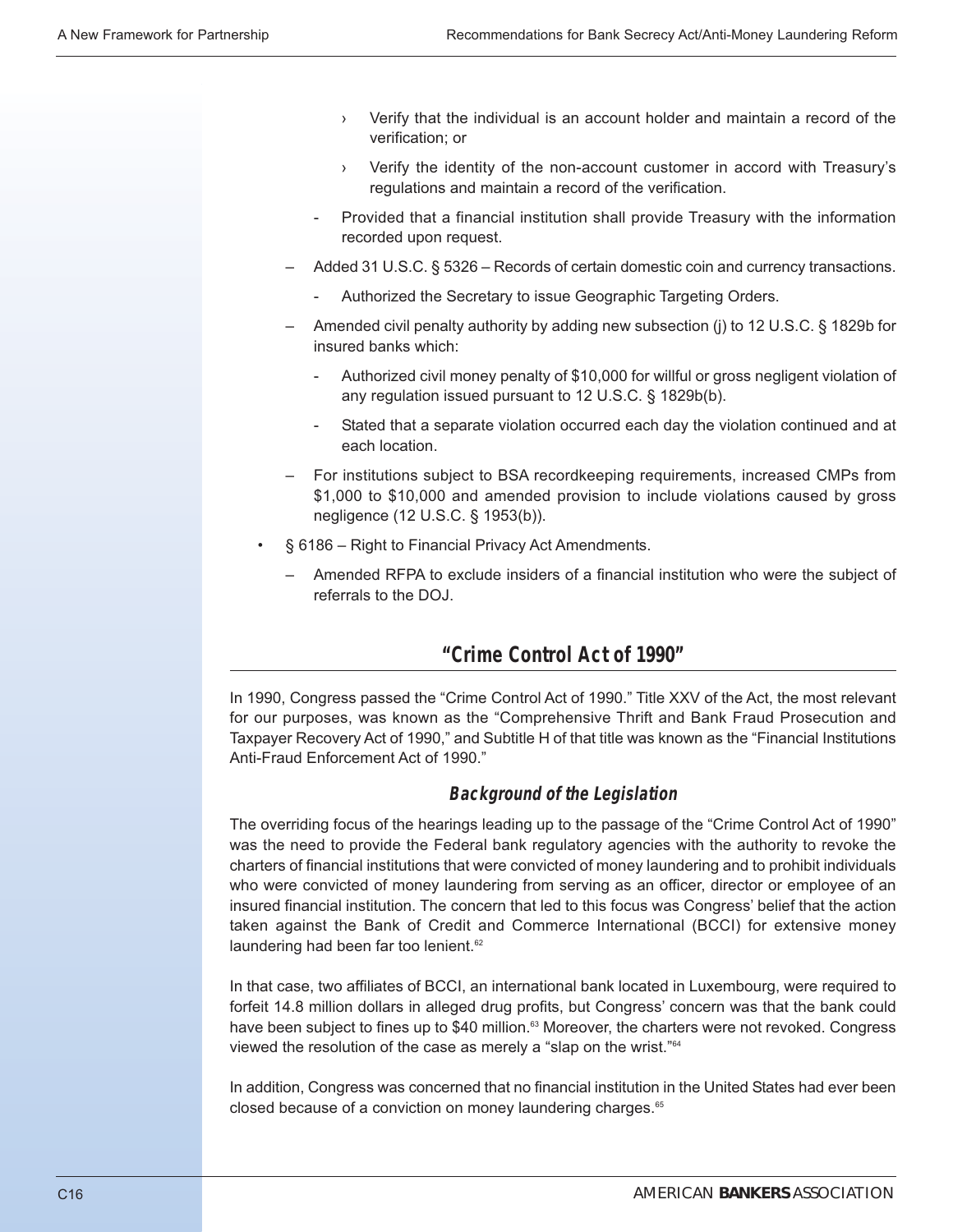## **Purpose of the Legislation**

The initial legislation that was proposed would have made charter revocation automatic upon conviction of money laundering, but various government and trade witnesses convinced Congress that that would be a bad idea. $66$  They noted, for instance, that a money laundering violation by a financial institution could be triggered by a single, low-level, employee, that the loss of a rural bank could bring about economic hardships for the community and that prosecutors might be inclined to only bring charges against a bank in the most serious of cases if they knew that a conviction would result in a death knell for the bank.<sup>67</sup> On the other hand, there was little controversy with the more or less automatic removal of individuals from the banking industry upon conviction of money laundering.<sup>68</sup> The resulting legislation, thus, addressed the removal of individuals convicted of money laundering, but the provision concerning revocation of bank charters did not pass until 1992, as part of the "Annunzio-Wylie Anti-Money Laundering Act."

The 1990 legislation also attempted to increase the dollar amount for civil money penalties for negligent violations from \$500 to \$5,000 where the institution was found to have engaged in a pattern and practice of negligent violations.<sup>69</sup> However, this provision, too, was not passed until 1992, as part of the "Annunzio-Wylie Anti-Money Laundering Act."

Last, while it was the 1984 legislation that provided for the payment of awards in connection with a recovery of a civil or criminal fine or forfeiture, there was lengthy testimony in 1989 concerning the benefits of awards.<sup>70</sup> In spite of the obvious benefits, it was pointed out that the provision for granting awards in 1984 had never been funded.<sup>71</sup> Consequently, while some awards had been given out<sup>72</sup> primarily by Customs through its forfeiture fund<sup>73</sup> — the 1984 provision had not been actively used. There was also some discussion about eliminating the 25% or \$150,000 cap on the amount of awards, as well as providing for a minimum award amount, $74$  but, ultimately, there were no legislative changes enacted with regard to rewards for information leading to money laundering convictions. There were, however, some legislative changes for reward provisions for other financial crimes.

## **Provisions of the Act**

- § 2502 Prohibition on control of or participation in depository institution by certain convicted persons.
	- Amended 12 U.S.C. § 1829(a) to basically prohibit anyone convicted of money laundering from owning or from serving as an officer, director or employee of an insured financial institution except with the permission of the FDIC. For certain crimes, including 18 U.S.C. § 1956, the prohibition was for a minimum of 10 years, unless a lesser amount was requested by the FDIC and was agreed to by the sentencing court.
- § 2504 Increasing bank fraud and embezzlement penalties.
	- Amended various criminal provisions to increase criminal sentences for various bankrelated crimes, such as bank fraud and embezzlement, from 20 years to 30 years.
- § 2569 Financial Institution Information Award Fund.
	- Provided for a special fund for 18 U.S.C. § 3059A to pay awards relating to various financial crimes, not including money laundering. The appropriated amount for this fund was \$5 million. This provision, however, was repealed on 11/2/02.
- § 2586 Rewards for information leading to recoveries, civil penalties, or prosecutions.
	- Amended legislation enacted in 1989 (Pub. L. 101-73), 12 U.S.C. § 1831k(a), by striking the requirement that the recovery exceed \$50,000 before an award was permitted, thus allowing awards for the recovery of a criminal fine, restitution or civil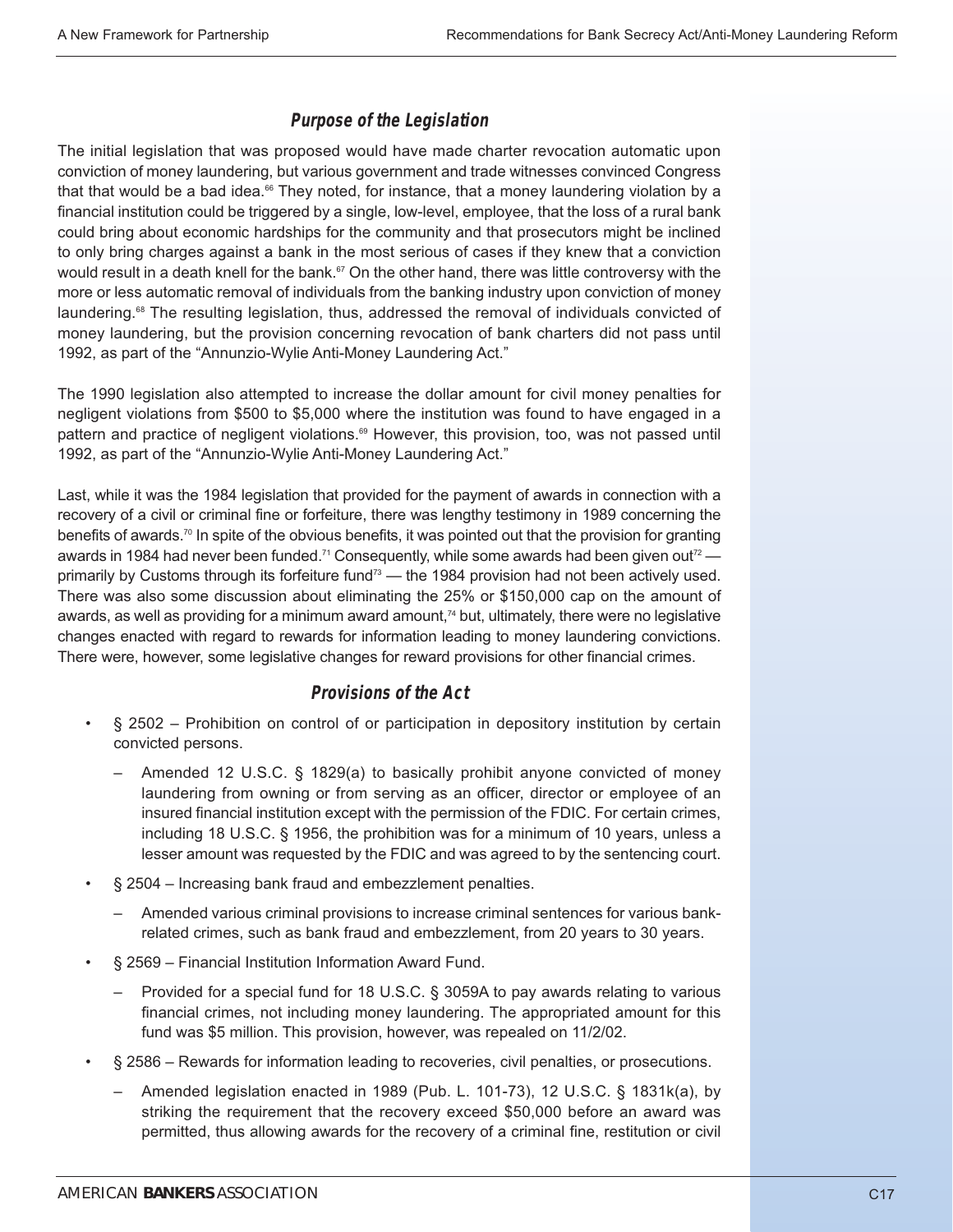penalty up to 25% of the recovery, or \$100,000, whichever was less. The rewards were for information that led to various financial crimes, not including money laundering. This legislation is still on the books.

- § 2587 Reward for information leading to possible prosecutions.
	- This section added 18 U.S.C. § 3059A, which provided for special rewards up to \$50,000 to be paid by the Attorney General in connection with prosecutions under various criminal statutes. However, as noted above, this provision was later repealed.

# **"The Annunzio-Wylie Anti-Money Laundering Act" (1992)**

In 1992, Congress passed the "Annunzio-Wylie Anti-Money Laundering Act." It focused on some issues that had been previously raised but that were not enacted.<sup>75</sup> These included the provision giving the agencies the authority for charter revocation and deposit insurance termination upon conviction of a money laundering offense.76 They also included a provision to authorize a civil money penalty of \$500 against financial institutions for negligent BSA violations and a civil money penalty of \$50,000 for any financial institution found to have engaged in a pattern of negligent violations.<sup>77</sup>

In passing the legislation there was also an increasing recognition that money laundering was being conducted through the use of international wires.<sup>78</sup> As noted by the ABA in its Congressional testimony:

Where the transaction involves currency or other monetary instruments, the banks have voluminous requirements and have driven away money launderers. Therefore, wire transactions have emerged as the primary method by which high volume launderers ply their trade because of their use in the international community.79

The growing concern was highlighted by the fact that a criminal prosecution — dubbed Operation Polar Cap — (which was uncovered and brought to light by Wells Fargo, Security Pacific and Bank of America) was the largest money laundering case to date and involved the use of wire transfers to assist in the laundering of \$1.2 billion. $80$  As the result of the case, 684 bank accounts, which contained \$350 million in cocaine proceeds, were frozen.<sup>81</sup> Consequently, there was a perceived need to obtain and record more information with respect to the issuance of wire funds transfers.<sup>82</sup>

In addition, the "Annunzio-Wylie Anti-Money Laundering Act" added the suspicious activity reporting requirement<sup>83</sup> and associated safe harbor. The safe harbor surrounding this reporting was a major recognition of the importance of, and the need to protect and encourage, industry cooperation in the effort to combat the full range of financial crimes.

The Act also provided Treasury with the authority to issue regulations requiring financial institutions to establish and maintain an anti-money laundering program that included what we now refer to as the "four pillars": development of internal policies, procedures and controls; designation of a compliance officer; on-going training; and an independent audit. The "four pillars" compliance program requirement became the cornerstone for banks to build a tailored set of internal controls and to institute a self-identifying and self-correcting compliance process.

The Act also added structuring and attempt provisions to the verification requirements pertaining to the purchase of certain monetary instruments and to the CMIR filing requirements. In addition, it prohibited illegal money transmitting businesses.

Last, in order to enhance cooperation and coordination between the government and the private sector, Congress added a provision into the Act requiring the establishment of a "Bank Secrecy Act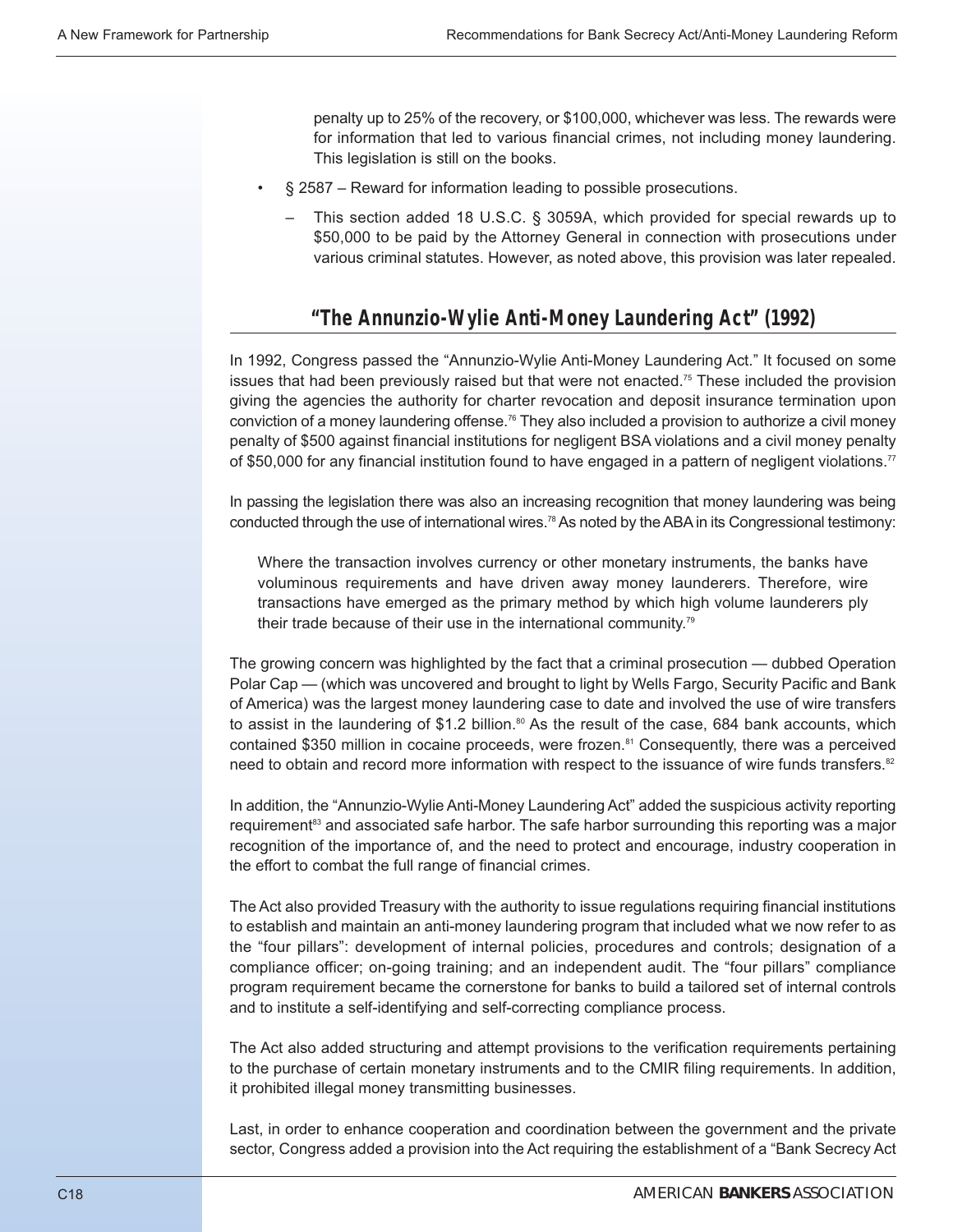Advisory Group consisting of representatives of the Department of the Treasury, the Department of Justice, and the Office of National Drug Control Policy and other interested persons and financial institutions subject to the [BSA] reporting requirements …"84 The formation of the group, known by its acronym, BSAAG, was announced on  $5/24/93^{85}$  and conducted its first meeting on  $4/8/94$ .<sup>86</sup> The creation of this group arose from a long-standing ABA recommendation<sup>87</sup> and was designed to "serve as a think tank for ideas on how both Government and financial institutions should exercise their responsibilities for prevention and detection of money laundering."<sup>88</sup> Currently, the BSAAG includes as its members FinCEN, the federal bank regulatory agencies and many prominent BSA experts from the private sector, as well as the above-listed entities.

#### **Provisions of the Act**

- § 1512 Prohibition of illegal money transmitting businesses.
	- Added 18 U.S.C. § 1960 prohibiting the conduct, control, management, etc. of an illegal money transmitting business.
- § 1515 Provisions relating to recordkeeping with respect to certain funds transfers.
	- Amended 12 U.S.C. § 1829b(b) to give the Secretary and the Federal Reserve joint authority to issue regulations setting forth certain recordkeeping rules for domestic and international wires.
- § 1517 Suspicious transactions and financial institution anti-money laundering programs.
	- Added subsection "(g) Reporting of Suspicious Transactions" to 31 U.S.C. § 5314.
	- Added subsection "(h) Anti-money laundering programs" to 31 U.S.C. § 5314, authorizing the Secretary of the Treasury to issue regulations requiring financial institutions to establish anti-money laundering programs that included the "four pillars": development of internal policies, procedures and controls; designation of a compliance officer; on-going training; and an independent audit.
- § 1518 International Money Laundering Reports.
	- Added, among other things, a requirement that Treasury file a report on the major money laundering countries.
- § 1525 Structuring transactions to evade CMIR requirements.
	- Amended 31 U.S.C. § 5324 to:
		- Add an attempt provision to the requirement relating to the filing of CMIRs.
		- Add a structuring provision to the requirement relating to the filing of CMIRs.
- § 1529 Awards in money laundering cases.
	- Added to 28 U.S.C.  $\S$  524(c)(1)(B) a reward provision relating to money laundering convictions under 18 U.S.C. §§ 1956 and 1957 and 31 U.S.C. §§ 5313 and 5324.
- § 1535 Amendments to the Bank Secrecy Act.
	- Amended 31 U.S.C. § 5324, to include in the coverage of that section's attempt and structuring prohibitions the requirements contained in 31 U.S.C. § 5325 – pertaining to the identification required to purchase certain monetary instruments.
- § 1561 Civil Money Penalties.
	- Added authority under 31 U.S.C. § 5321 for the Secretary to:
		- Issue a civil money penalty of \$500 against a financial institution for a negligent violation of BSA.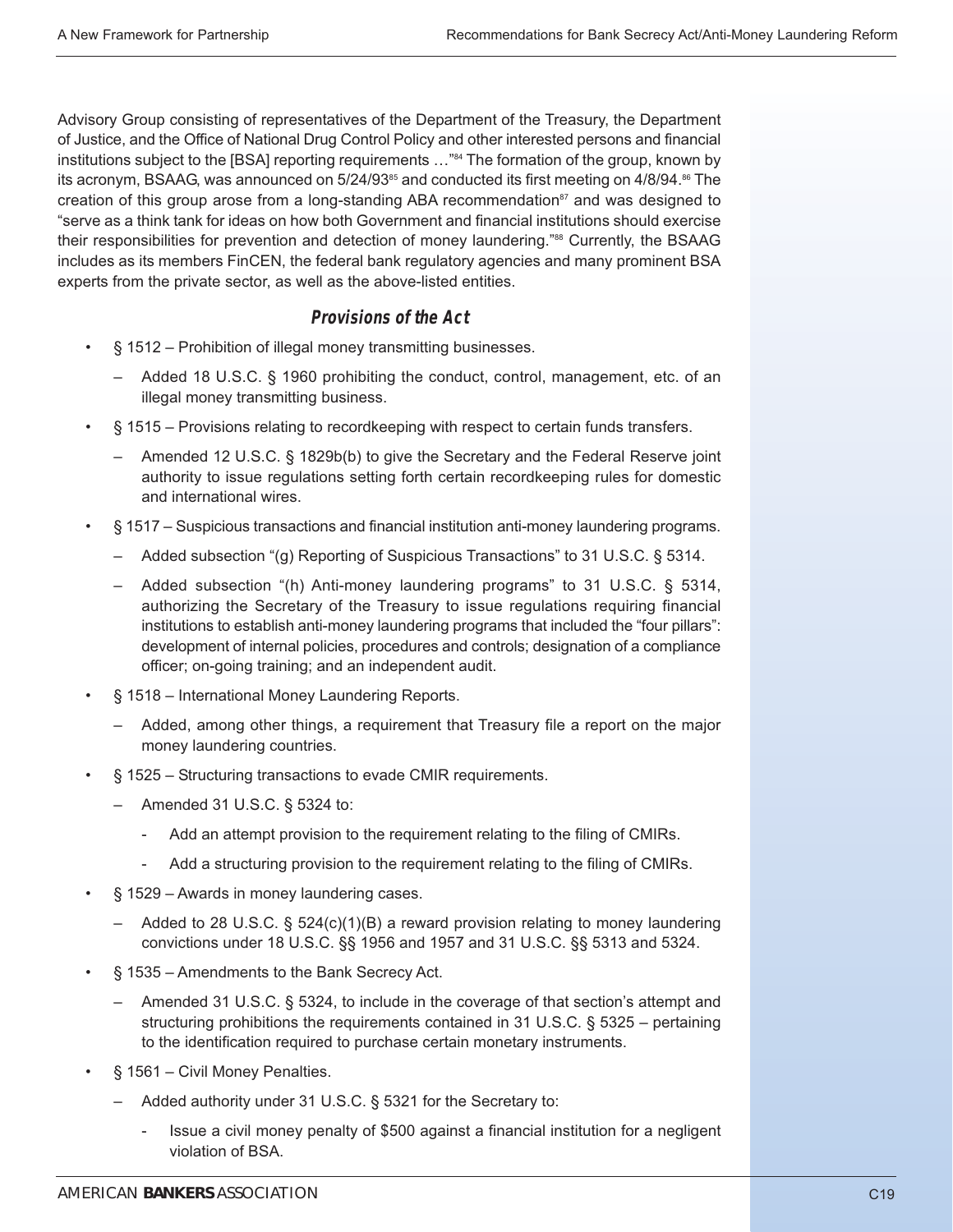- Issue a civil penalty of \$50,000 against a financial institution for a pattern of negligent violations of BSA.
- § 1562 Authority to order depository institutions to obtain copies of CTRs.
	- Amended 31 U.S.C. § 5326 to grant authority to the Secretary to order depository institutions to obtain copies of CTRs from customers that are unregulated businesses.
- § 1564 Advisory Group on Reporting Requirements.
	- Required the Secretary to establish a "Bank Secrecy Act Advisory Group" to advise the Secretary on how to modify reporting requirements to enhance law enforcement and to inform the private sector on the uses of reported information.

## **"The Money Laundering Suppression Act of 1994"**

One of the driving forces of the 1994 Act was the effort to simplify and streamline the CTR filing process and to "reduce the number and size of [CTR] reports consistent with effective law enforcement."89 At that time, there was concern about the overwhelming volume and burden posed by CTR filing requirement. Even the Department of the Treasury, in its Congressional testimony, noted that the system for CTR exemptions had become "cumbersome and difficult to understand"<sup>90</sup> and that the "current system [did] not provide banks with strong incentives to exempt customers."91 The general consensus was that it was often simpler to file a CTR than to try to obtain an exemption. $92$  In addition, there was industry-wide concern about the risks of using the exemption process because there had been two instances in the previous year where banks had been assessed large penalties due to errors involving exemptions.<sup>93</sup>

The problem from Congress' perspective was that many CTR filings had no enforcement value, were expensive to file and were impeding law enforcement by cluttering up Treasury's CTR database:<sup>94</sup>

Last year banks filed more than 1,000 … CTRs on each of the 657 largest businesses in the United States. These filings accounted for 2.3 million CTRs, or 25 percent of all CTRs filed. Those CTRs, filed on reputable and well-known retailers, supermarkets, and others, have no enforcement value.<sup>95</sup>

As stated by Congressman Gonzalez, who was then head of the House Banking Committee:

Today there are about 50 million CTRs on file and the General Accounting Office estimates that the data base will grow to 92 million by 1996. According to the General Accounting Office, 30-40 percent of the 9 million CTRs being filed annually could be exempted because they do not add to law enforcement efforts to detect money launderers. For example, … banks routinely filed about 80,000 CTRs valued at \$9 billion on the currency transactions of one retail business with numerous stores throughout the county ... .<sup>96</sup>

To counter this ever-growing number of unnecessary CTR flings, Congress directed the Secretary of the Treasury to "seek to reduce, within a reasonable period of time, the number of reports required to be filed in the aggregate by depository institutions … by at least 30 percent of the number filed during [1993]."97 As the result of this legislative directive, Treasury implemented the mandatory and discretionary exemption process we have today, but the volume of CTRs has nevertheless steadily increased. At the end of fiscal year 2007, the annual volume of CTRs reported was over 16 million and rising, $98$  as compared to the 9 million forms back in 1993. $99$ 

With regard to CTR filings, Congress included in the 1994 legislation a limited safe harbor provision.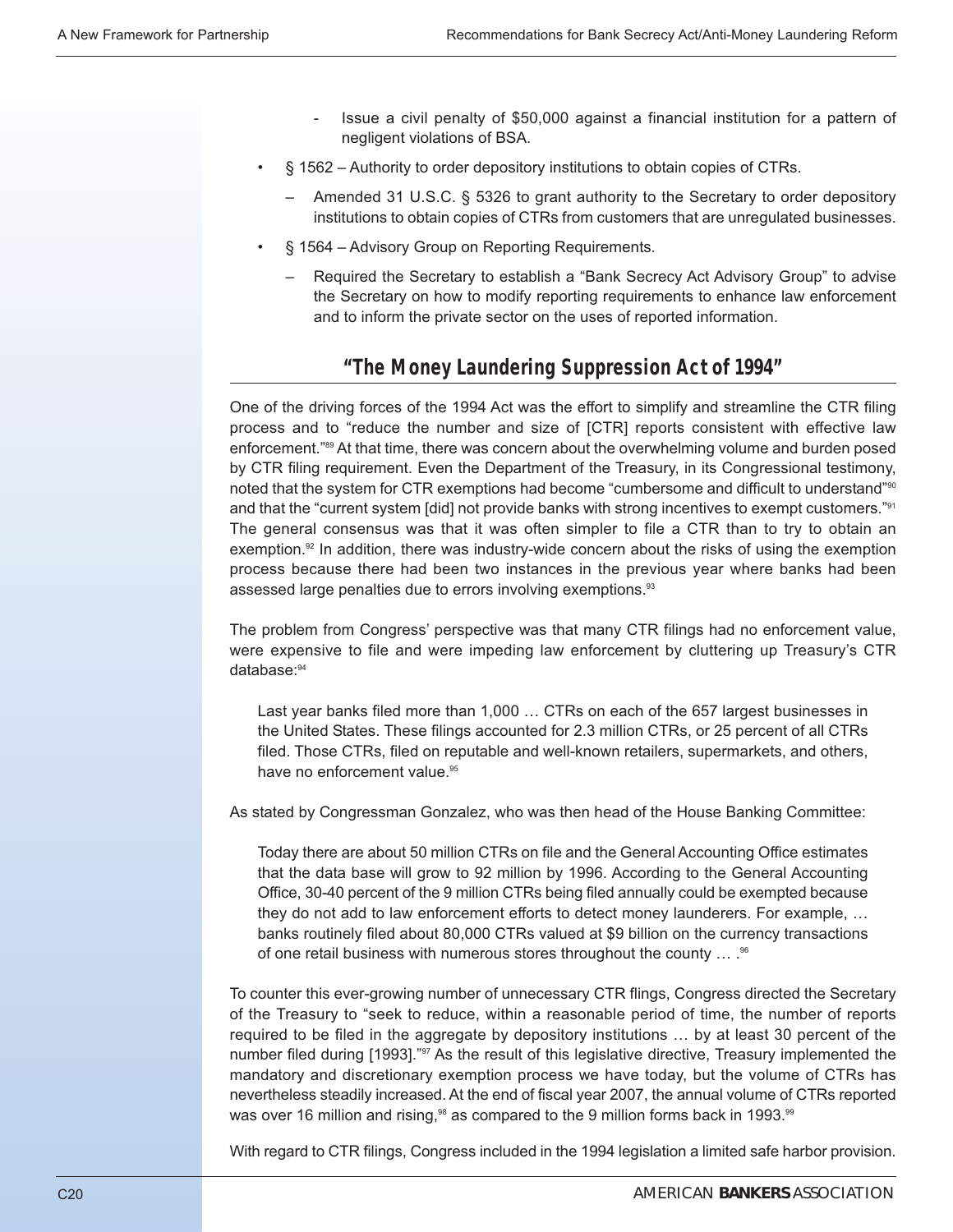Specifically, the provision sought to protect depository institutions from being assessed a penalty for the failure to file a CTR with respect to an exempt customer, unless the institution knowingly filed false or incomplete information or had reason to believe that the exemption was granted or the transaction was engaged in without meeting the criteria for an exemption.<sup>100</sup>

To further simplify and reduce the burden with regard to CTR filings, the legislation called upon the Secretary to publish at least annually a list of all entities whose transactions were exempt from CTR filing.<sup>101</sup> As the Congressional report explained:

First, the bill requires that the Treasury develop and publish a list of persons on whom no CTRs need to be filed. This will enable banks to know without a doubt that they need not file any CTRs on supermarket X or retailer Y.<sup>102</sup>

Even though both the ABA and the IBAA strongly supported this provision and noted that it would assist in reducing the volume of CTR filings,<sup>103</sup> it was never implemented.

Other provisions of the 1994 Act were designed to reduce the burden of the BSA requirements and to improve the efficiency of the overall process. Specifically, there was a provision in the Act calling for each regulatory agency to review and enhance its training and examination procedures to improve the identification of money laundering schemes in banks.<sup>104</sup> According to the Congressional Report accompanying the legislation, the purpose of this provision was to "focus supervisory efforts on identifying money laundering schemes rather than checking whether institutions are filling out forms correctly."<sup>105</sup> This obviously was designed to expedite — while also improving — the examination process.

Another aspect of the legislation designed to enhance the BSA regime was the Act's directive to Treasury and law enforcement to provide the bank regulatory agencies, on a regular basis, with information regarding money laundering schemes and activities.<sup>106</sup> Although there was considerable testimony for the need for more feedback to also be given to the banking industry, $107$  the legislatively mandated feedback did not go that far.

In order to improve the functioning ot the BSA enforcement process and to counteract the lack of timely processing of cases at that time by the Office of Financial Enforcement (the precursor to FinCEN), Congress added a provision to the 1994 Act that the Secretary of the Treasury delegate civil money penalty authority to the federal bank regulatory agencies, "subject to any term or condition imposed by the Secretary."108 However, in spite of assurance from Treasury that it agreed with this provision and that "'serious consideration should be given to delegation of penalty assessment not only to the Federal banking agencies, but also to IRS for the non-bank financial institutions and to Customs for CMIR violators',"109 no delegation ever occurred.

Congress also included provisions in the Act for the registration of Money Service Businesses (MSBs) triggered primarily by a finding that MSBs were "particularly vulnerable to money laundering schemes … due to the fact that the level of BSA compliance is generally lower at money transmitters than at depository institutions …"110 Along with the registration requirement, there was a "sense of Congress" incorporated into the Act to the effect that States should license and regulate MSBs.<sup>111</sup>

To enhance the authority of law enforcement in bringing BSA-related prosecutions, Congress used the 1994 legislation as a means to overturn an adverse decision in a then-recent Supreme Court case entitled Ratzlaf v. United States, 510 U.S. 135 (1994). In that case, an individual owed a gambling debt to a casino in the amount of \$160,000 that he wanted to repay. When he attempted to repay \$100,000 of the debt in cash, he was informed that the casino would have a reporting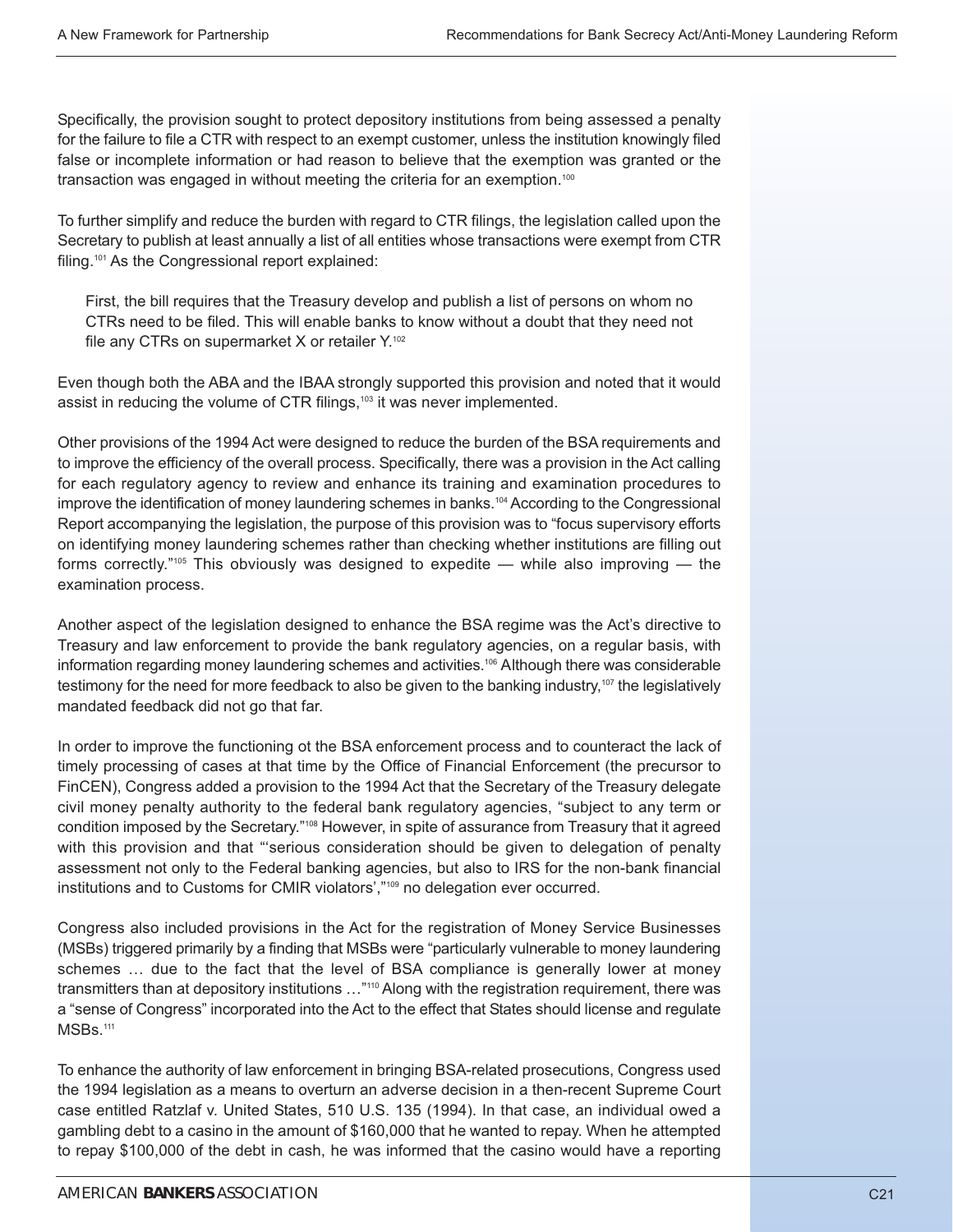obligation. He indicated that he would not like to have any report filed. Accordingly, the casino made a limousine and a casino employee available to him so he could visit a number of banks where he purchased a series of cashiers checks, each in the amount of \$9,500. According to the facts of the case, the individual knew that the banks had the same CTR reporting requirements as the casino. However, in spite of the obvious structuring to avoid CTR filing requirements,<sup>112</sup> the Court held that "the government must prove not only that the defendant acted with the purpose of evading a financial institution's reporting requirement under 31 U.S.C. § 5324, but also that the defendant knew his or her conduct to be unlawful."<sup>113</sup> Congress corrected this result by amending 31 U.S.C. § 5324:

This [amendment] restores the clear Congressional intent that a defendant need only have the intent to evade the reporting requirement as the sufficient mens rea for the offense. The prosecution would need to prove that there was an intent to evade the reporting requirement, but would not need to prove that the defendant knew that structuring was illegal.<sup>114</sup>

#### **Provisions of the Act**

#### **General Summary of the Act**

The 1994 Act covered the following:

- Directed the Secretary to try to reduce CTR filings by 30% in order to reduce the reporting burden and to improve the manageability of the Federal currency transaction report database.
- Directed the Federal banking agencies to enhance training and examination procedures to improve the ability of bank examiners to identify money laundering schemes.
- Expanded BSA reporting requirements for negotiable instruments drawn on foreign banks.
- Directed Treasury to delegate to the Federal banking agencies the authority to assess civil money penalties on depository institutions in money laundering cases.
- Expressed the sense of Congress that the States should develop and adopt uniform laws to license and regulate businesses – other than depository institutions – which provide check cashing and other money transmittal services.
- Established registration requirements for businesses which provide check cashing and other money transmittal services.
- Amended the criminal provision relating to structuring to delete requirement for proving willfulness.

#### **In-depth Summary of the Act**

- § 402 Reform of CTR exemption requirements to reduce number and size of reports consistent with effective law enforcement.
	- Amended 31 U.S.C. § 5313 to:
		- Require the Secretary to institute certain mandatory exemptions from the CTR reporting requirements.
		- Authorize the Secretary to exempt certain qualified businesses.
			- › Qualified businesses were defined as those which:
				- » Maintain a transaction account;
				- » Frequently engage in transactions subject to reporting; and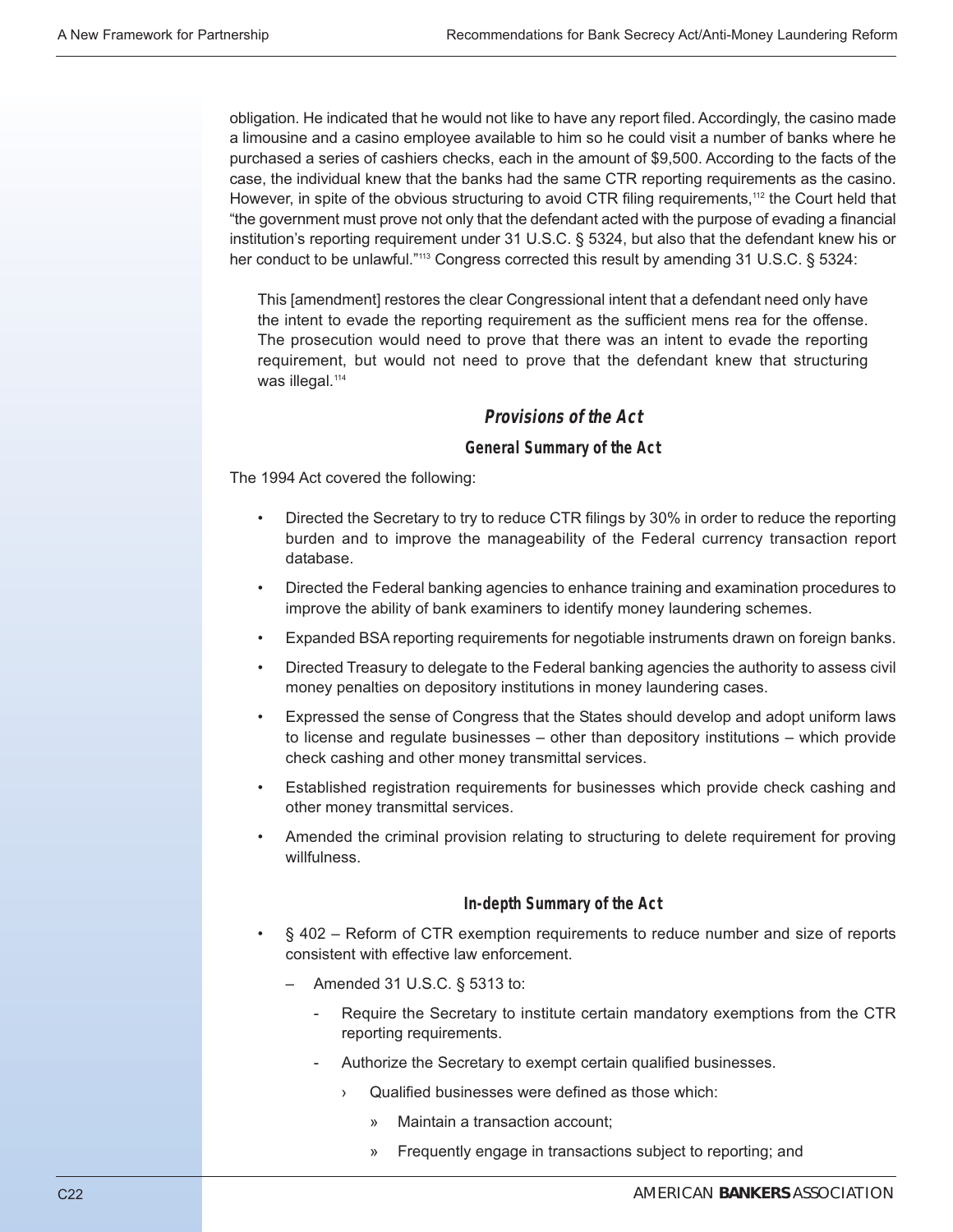- » Meet other criteria the Secretary establishes.
- › Regulations issued by the Secretary were to require:
	- » An annual review by the financial institution of the exemptions.
	- » Submission to the Secretary by the financial institutions each year of designated information about the exemptions.
- Protect depository institutions from penalties for the failure of the institutions to file a CTR with respect to a customer for whom an exemption was given unless the institution:
	- › Knowingly filed false or incomplete information; or
	- › Had reason to believe that the exemption was granted or the transaction engaged in did not meet the criteria for exemption.
- Require the Secretary to publish at least annually a list of all entities whose transactions were exempt from CTR filing.
- Direct the Secretary, in implementing mandatory and discretionary exemptions, to seek to reduce, within a reasonable period of time, the filing of CTRs by at least 30% of the number filed in 1993.
- § 403 Single designee for reporting of suspicious transactions.
	- Amended 31 U.S.C. § 5318(g) to require the Secretary to designate a single officer of agency to receive and disseminate SARs.
- § 404 Improvement of identification of money laundering schemes.
	- Required each agency to review and enhance training and examination procedures to improve the identification of money laundering schemes involving depository institutions.
	- Required Treasury and each law enforcement agency to provide, on a regular basis, information regarding money laundering schemes and activities involving depository institutions to each banking agency in order to enhance each agency's ability to examine for and identify money laundering activity.
- § 405 Negotiable instruments drawn on foreign banks subject to recordkeeping and reporting requirements.
	- Amended the definition of negotiable instruments contained in 31 U.S.C. § 5312(a)(3) by adding "checks, drafts, notes, money orders, and other similar instruments which are drawn on or by a foreign financial institution and are not in bearer form."
- § 406 CMPs by Federal banking agencies.
	- Directed the Secretary to delegate cmp assessment authority to the Federal banking agencies "subject to any term or condition imposed by the Secretary," including a limitation on the amount of the penalty.
- § 407 Uniform State licensing and regulation of check cashing, currency exchange, and money transmitting businesses.
	- Set forth the sense of Congress that States should establish uniform laws for licensing and regulating such businesses.
	- Directed the Secretary to conduct a study of the progress made by the States in developing and enacting a model statute which requires such licensing.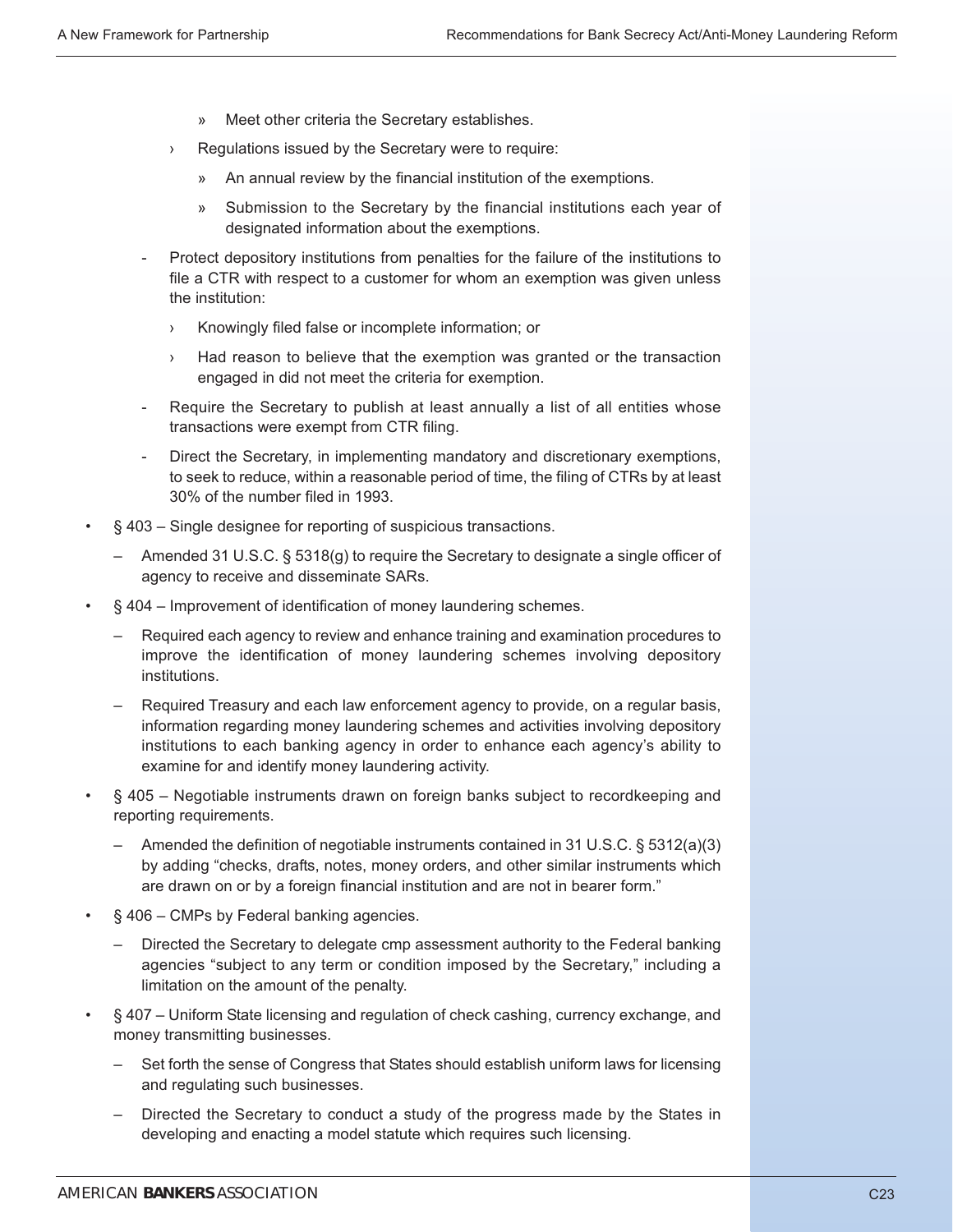- § 408 Registration of money transmitting businesses to promote effective law enforcement.
	- Set forth Congress' finding that money transmitting businesses are subject to BSA, but are largely unregulated and are frequently used in sophisticated schemes to launder money.
	- Required all money transmitting businesses to register with Treasury.
- § 409 Uniform federal regulation of casinos.
	- Added to 31 U.S.C. § 5312(a)(2) casinos with annual revenue of more than \$1mm.
- § 410 Authority to grant exemptions to States with effective regulation and enforcement.
	- Amended 31 U.S.C. § 5318(a) by adding transactions subject to requirements substantially similar to those imposed under this subchapter.
- § 411 Criminal and civil penalties for structuring domestic and international transactions.
	- Amended 31 U.S.C. § 5324 to provide for criminal penalties without a requirement for a showing of willfulness.
	- Made technical amendments relating to civil penalties.
- § 412 GAO study of cashiers' checks.
	- Directed the GAO to conduct a study of the vulnerability of cashiers' checks in money laundering schemes.
	- Directed the GAO to make recommendations regarding additional recordkeeping requirements and/or additional regulations.

# **"Money Laundering and Financial Crimes Strategy Act of 1998"**

The "Money Laundering and Financial Crimes Strategy Act of 1998" concentrated on accomplishing two things, both related to strategy:

- Requiring Treasury to develop and implement a national strategy to combat money laundering and related financial crimes.
- Authorizing Treasury to designate selected localities, financial systems, industries and financial institutions as high-risk entities eligible for increased Federal assistance to combat money laundering and related financial crimes.

#### **National Strategy**

The first purpose of the Act was to require the President, acting through the Secretary of the Treasury, to develop a national strategy for combating money laundering and related financial crimes starting in 1989 and continuing through 2003.<sup>115</sup> As set forth in the Congressional Report accompanying the legislation:

The legislation authorizes the Secretary of the Treasury, in consultation with the Attorney General, to promulgate a National Money Laundering Strategy, to be submitted to Congress on an annual basis. The Strategy would, among other things, (1) establish comprehensive, research-based goals, objectives and priorities for reducing money laundering; (2) coordinate efforts by Federal government agencies, state and local law enforcement authorities, and the private financial sector to prevent money laundering and related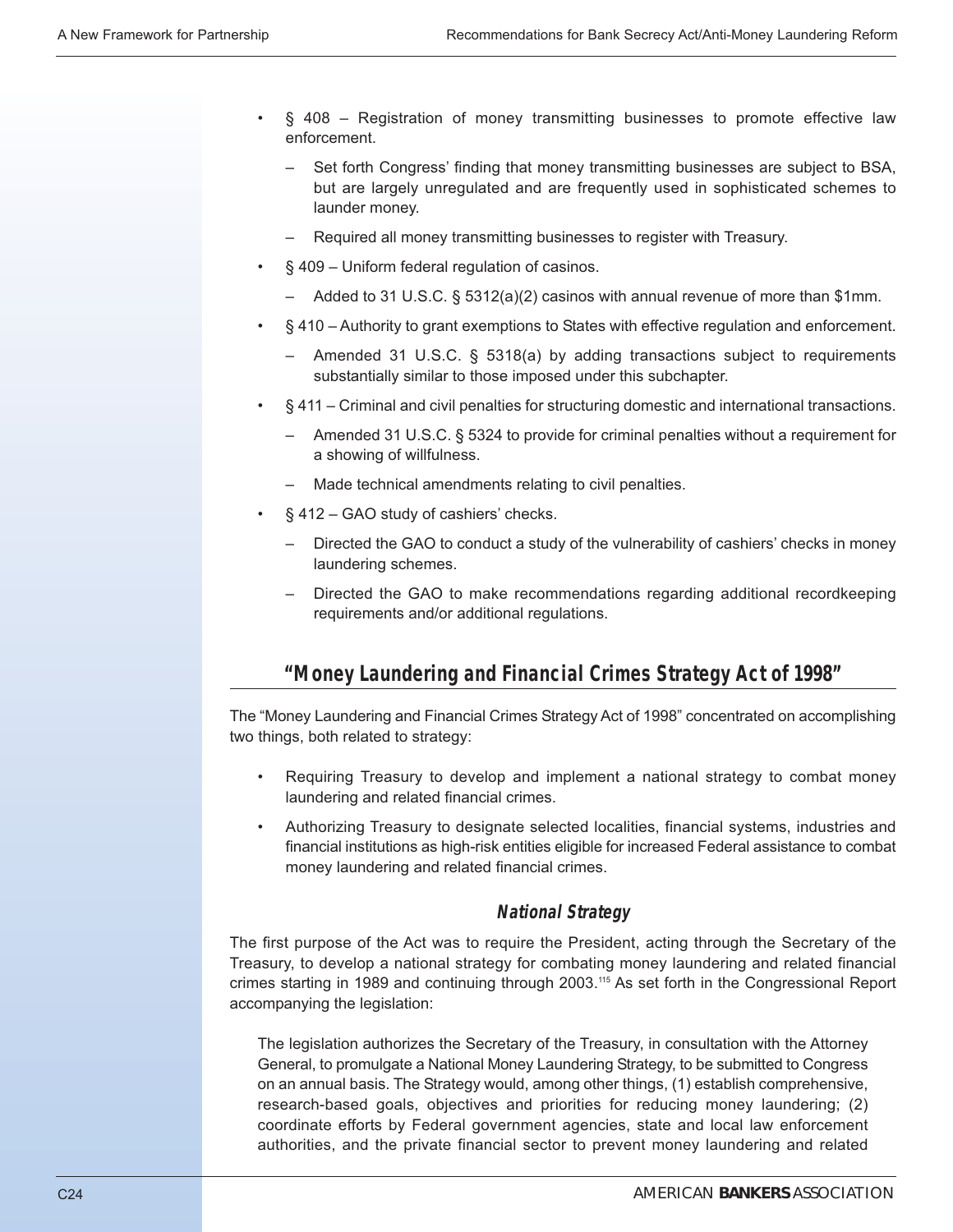financial crimes; (3) describe operational initiatives to improve detection of money laundering and related financial crimes; … (7) identify any additional information needed to ascertain trends in financial crimes … .116

In developing this annual strategy, the Secretary was required to consult with the Attorney General, the bank regulatory agencies and "representatives of the private financial services sector, to the extent appropriate."<sup>117</sup> In fact, as part of the development of the National Strategy, the Secretary was specifically directed to consider the "[e]nhancement of the role of the private financial sector in [the] prevention [of money laundering and related financial crimes]":<sup>118</sup>

The enhancement of partnerships between the private financial sector and law enforcement agencies with regard to the prevention and detection of money laundering and related financial crimes, including providing incentives to strengthen internal controls and to adopt on an industrywide basis more effective policies.<sup>119</sup>

#### **High-risk Money Laundering and Related Financial Crime Areas**

As a complement to the National Strategy, the legislation sought to build on the success of "Geographic Targeting Orders," specifically the GTO used in the New York City area in 1996-1997, and to apply that concept on a national basis.<sup>120</sup> As set forth by the Congressional Report accompanying the legislation:

Because money laundering and related financial crimes are frequently concentrated in particular geographic areas, financial systems, industry sectors, or financial institutions, and because these crimes have a destructive influence on many local communities, the legislation authorizes the Secretary of the Treasury, in consultation with the Attorney General, to designate certain regions as high risk money laundering areas.<sup>121</sup>

In designating these high-risk areas, the legislation envisioned that more Federal attention and financial support would be provided to them:

The legislation provides for the designation of high risk money laundering areas for the purpose of providing these localities with increased Federal assistance and access to information relating to money laundering and other financial crimes.<sup>122</sup>

## **In-depth Summary of the Act**

- Added 31 U.S.C. § 5341. National money laundering and related financial crimes strategy.
	- Directed the President, acting through the Secretary, to develop a national money laundering and related financial crimes strategy that considered:
		- Goals, objectives and priorities Comprehensive, research-based goals, objectives and priorities for reducing money laundering and related financial crime.
		- Prevention Coordination of regulatory and other efforts to prevent the exploitation of financial systems in the U.S. for money laundering and related financial crimes.
		- Detection and prosecution initiatives A description of operational initiatives to improve detection and prosecution of money laundering and related financial crimes.
		- Enhancement of the role of the private financial sector The enhancement of partnerships between the private financial sector and law enforcement agencies with regard to the prevention and detection of money laundering and related financial crimes, including providing incentives to strengthen internal controls and to adopt on an industrywide basis more effective policies.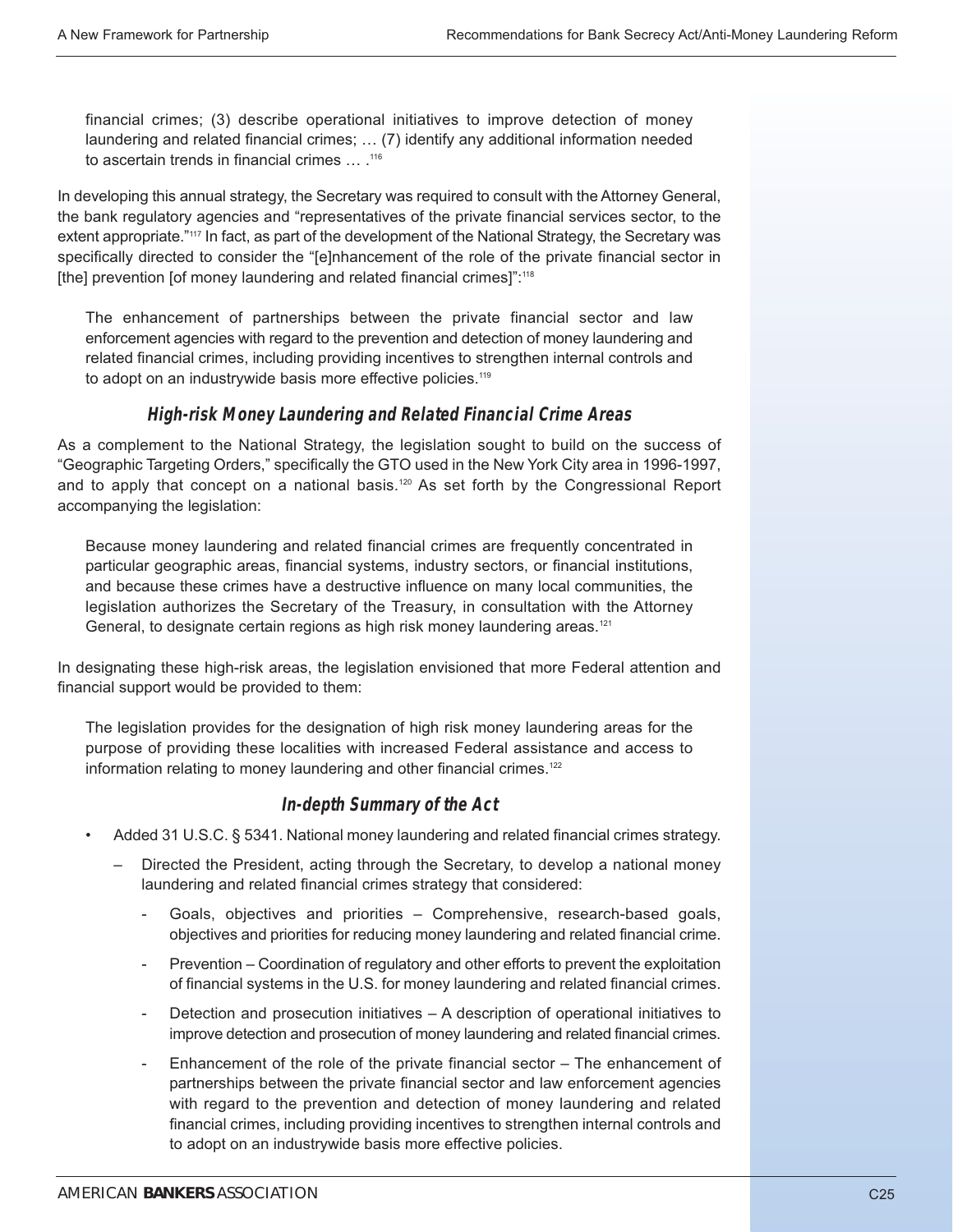- Enhancement of intergovernmental cooperation.
- Designated areas A description of geographical areas designated as "high risk" money laundering and related financial crime areas."
- Consultations Required consultations with various Federal and State entities, as well as "representatives of the private financial services sector, to the extent appropriate."
- Added 31 U.S.C. § 5342. High-risk money laundering and related financial crime areas.
	- Set forth the following two Congressional findings:
		- "Money laundering and related financial crimes frequently appear to be concentrated in particular geographic areas, financial systems, industry sectors, or financial institutions."
		- "While the Secretary has the responsibility to act with regard to Federal offenses which are being committed in a particular locality or are directed at a single institution, because modern financial systems and institutions are interconnected to a degree which was not possible until recently, money laundering and other related financial crimes are likely to have local, State, national and international effects wherever they are committed."
	- Set forth the following "Element of National Strategy": "The designation of certain areas as areas in which money laundering and related financial crimes are extensive or present a substantial risk."
	- Set forth the procedures for the designation of "any geographical area, industry, sector, or institution in the United States in which money laundering and related financial crimes are extensive or present a substantial risk as a 'high-risk money laundering and related financial crimes area'."
	- Set forth a list of 16 factors for the Secretary to consider in the designation of high-risk money laundering and related financial crime areas.
- Added 31 U.S.C. § 5351. Establishment of financial crime-free communities support program.
	- Directed the Secretary, in consultation with the Attorney General, to "establish a program to support local law enforcement efforts in the development and implementation of a program for the detection, prevention, and suppression of money laundering and related financial crimes."
- Added 31 U.S.C. § 5352. Program authorization.
	- Set forth the criteria for a State, local law enforcement agency or prosecutor to be eligible to receive an initial grant or a renewal grant under this Act.

# **"USA PATRIOT Act"**

The USA PATRIOT Act<sup>123</sup> was passed shortly after the tragic events of September 11, 2001. However, many of the provisions of Title III of the Act, entitled the "International Money Laundering Abatement and Financial Anti-Terrorism Act of 2001," were in draft form way before 9/11.124 For instance, a very detailed draft of the provisions which became § 311 $125$  of the USA PATRIOT Act was set forth by Treasury in a Congressional hearing in March, 2000 in proposed legislation that was entitled "The International Counter Money Laundering Act of 2000."<sup>126</sup> In addition, issues pertaining to private banking,<sup>127</sup> correspondent banking,<sup>128</sup> offshore banks,<sup>129</sup> shell banks,<sup>130</sup> concentration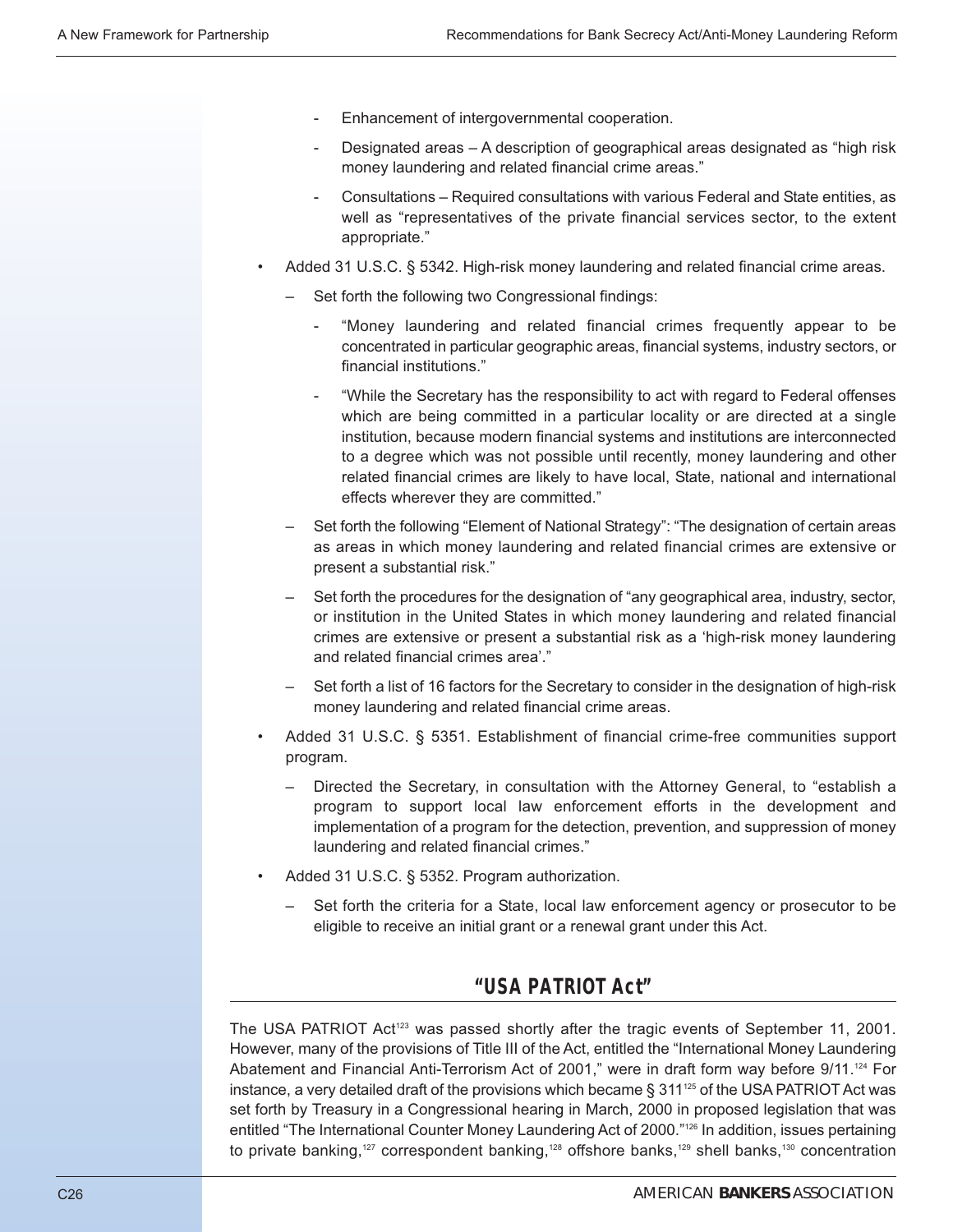accounts<sup>131</sup> and bulk cash smuggling<sup>132</sup> — all of which made it into the USA PATRIOT Act — were all addressed continuously prior to 2001.

Further, it should be noted that there were eight Congressional Reports and 41 Congressional hearings associated with the USA PATRIOT Act. However, only four reports and seven hearings post dated 9/11/01. With regard to the reports associated with the anti-money laundering and counter-terrorist financing provisions of the Act, two of the three reports were issued after 9/11, while only one of the 19 hearings was held after 9/11.

Consequently, it is clear that the USA PATRIOT Act was responding not only to the events of 9/11, but also to various legislative proposals that were already before Congress in one form or the other. The two, however, dovetailed. In the hearing held shortly after 9/11, Congress focused on the fact that terrorists in general could gain access to the American banking system through the use of the correspondent banking system. As Senator Levin said at the start of that hearing: "we know already that the September 11 terrorists have used our banks, our financial institutions, to accomplish their ends."133 In addition, there was a specific focus on Osama bin Laden, noting that he owned or partly owned a bank in Sudan and that, in spite of the OFAC blocking of Sudan, money was able to be transferred from that bank to the U.S. through the indirect use of correspondent accounts.134 There was also concern cited in this hearing about shell banks and offshore banks, as well as the need to have service of process authority over foreign correspondent banks.135 As mentioned above, all of these issues were addressed in the USA PATRIOT Act.

Some of the more important sections of Title III of the Act included:

- § 311 Authorized the Secretary of the Treasury to take certain special measures against foreign jurisdictions, banks, accounts or transactions found to be of primary money laundering concern. There was an extensive consulting process for all phases of this section.
- § 312 Required certain due diligence and enhanced due diligence with regard to foreign correspondent accounts and large private banking accounts provided to non-U.S. persons.
- § 313 Prohibited the establishment or maintenance of correspondent accounts for a foreign shell bank and required reasonable steps to be taken to ensure that other foreign correspondent accounts are not used indirectly by shell banks.
- § 314 Authorized the Secretary of the Treasury to promulgate regulations for the sharing of information between the government and financial institutions and between financial institutions.
- § 319 Authorized both the Secretary of the Treasury and the Attorney General to issue subpoenas to any foreign bank that maintains a correspondent account in the U.S. if the subpoena relates to records pertaining to the account, even if the records are held overseas. Required U.S. banks to maintain records identifying owners and agent of foreign banks maintaining a correspondent bank account at the U.S. bank.
- § 325 Authorized the Secretary of the Treasury to issue regulations to ensure that concentration accounts are not used in a way that would "prevent association of the identity of an individual customer with the movement of funds of which the customer is the direct or beneficial owner."
- § 326 Authorized the Secretary of the Treasury to issue regulations setting forth minimum standards for financial institutions in identifying and verifying the identity of new account holders.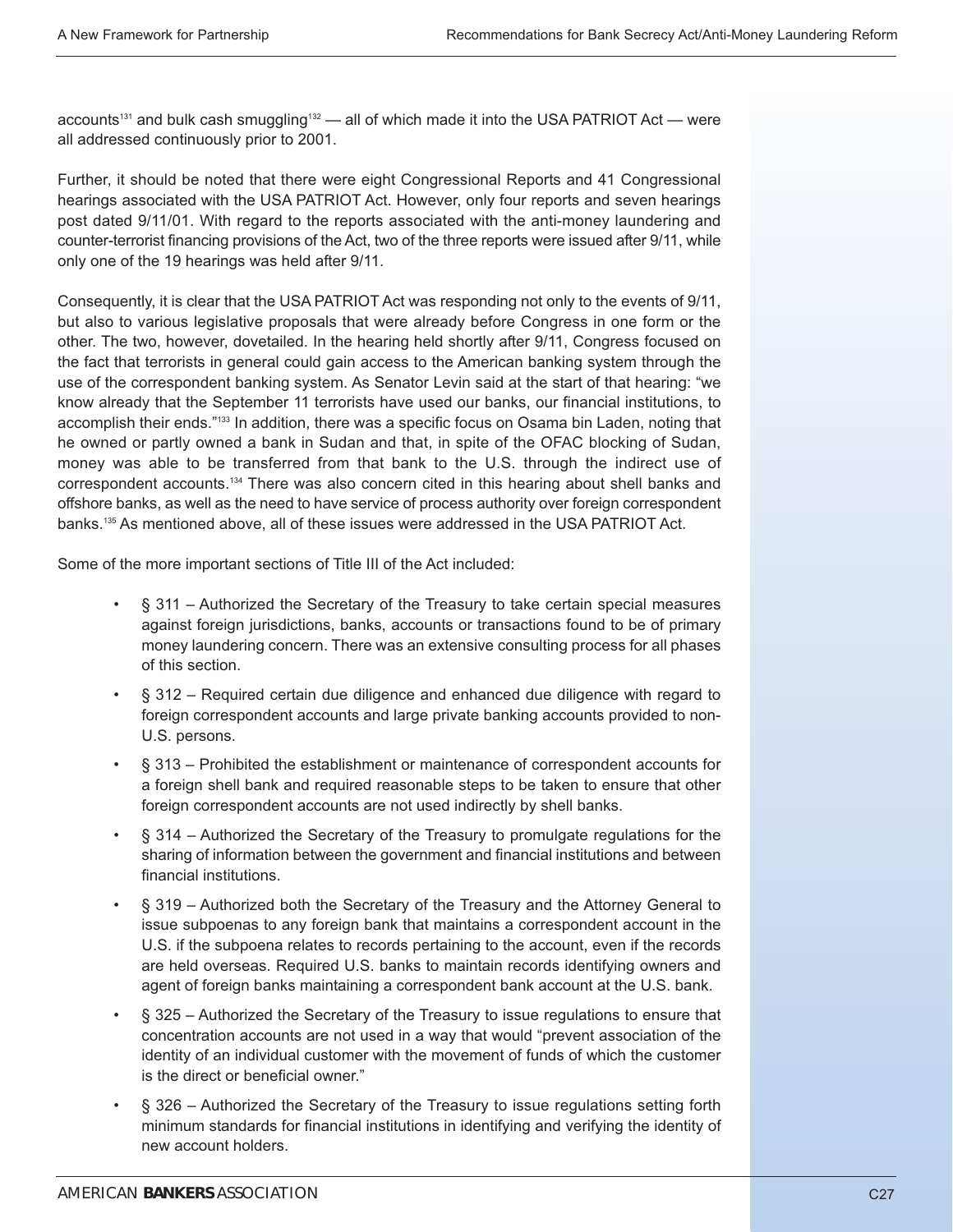- § 352 Directed the Secretary to issue regulations requiring the establishment of a BSA program by financial institutions not already under such a requirement.
- § 362 Directed the Secretary to establish a "highly secure network" that allows financial institutions to file BSA reports and that provides financial institutions with alerts regarding suspicious activities.
- § 363 Granted the Secretary the authority to issue civil BSA penalties under 31 U.S.C. § 5321(a) in an amount of two times the amount of the transaction, but not more than \$1 million, against any financial institution that violates orders issued pursuant to § 311 of the USA PATRIOT Act. Amended 31 U.S.C. § 5322 by authorizing a criminal penalty in an amount of two times the amount of the transaction, but not more than \$1 million, for violations of orders issued pursuant to § 311 or regulations issued pursuant to §§ 312 or 313 of the USA PATRIOT Act.
- § 371 Set forth the Congressional finding that bulk cash smuggling was being used to avoid traditional financial institutions and CTR filings and that the penalties for violating currency reporting requirements were "insufficient to provide a deterrent to the laundering of criminal proceeds." Accordingly, this provision added 31 U.S.C. § 5332 to provide for forfeiture of smuggled cash and 5 years imprisonment.<sup>136</sup>

# **"Intelligence Reform and Terrorism Prevention Act of 2004"**

The Intelligence Reform and Terrorism Prevention Act of 2004 was passed on 12/17/04 and, among other things, granted funding to FinCEN for technological improvements, including the creating of a new web-based system for accessing FinCEN data called "BSA Direct." It also authorized FinCEN to promulgate new regulations pertaining to cross-border wires.

## **Provisions of the Act**

#### **Subtitle B. Money Laundering and Terrorist Financing.**

- § 6101. Additional Authorization for FinCEN.
	- Granted \$16.5 million to FinCEN for BSA Direct For technological improvements to provide authorized law enforcement and financial regulatory agencies with web-based access to FinCEN data, to fully develop and implement the highly secure network required under section 362 of Public Law 107-56 [the USA PATRIOT Act] to expedite the filing of, and to reduce the filing costs for, financial institution reports, including suspicious activity reports, collected by FinCEN.
	- Granted FinCEN another \$19 million for other IT improvements.

#### **Subtitle D. Additional Enforcement Tools.**

- §6302. Reporting of certain cross-border transmittal of funds.
	- Authorized Secretary to prescribe new regulations requiring financial institutions to report to FinCEN certain cross-border electronic transmittals of funds that the Secretary determined were necessary to conduct the anti-money laundering and counter-terrorist financing efforts.
	- Required the Secretary, before prescribing the regulations, to submit a feasibility report to Congress that: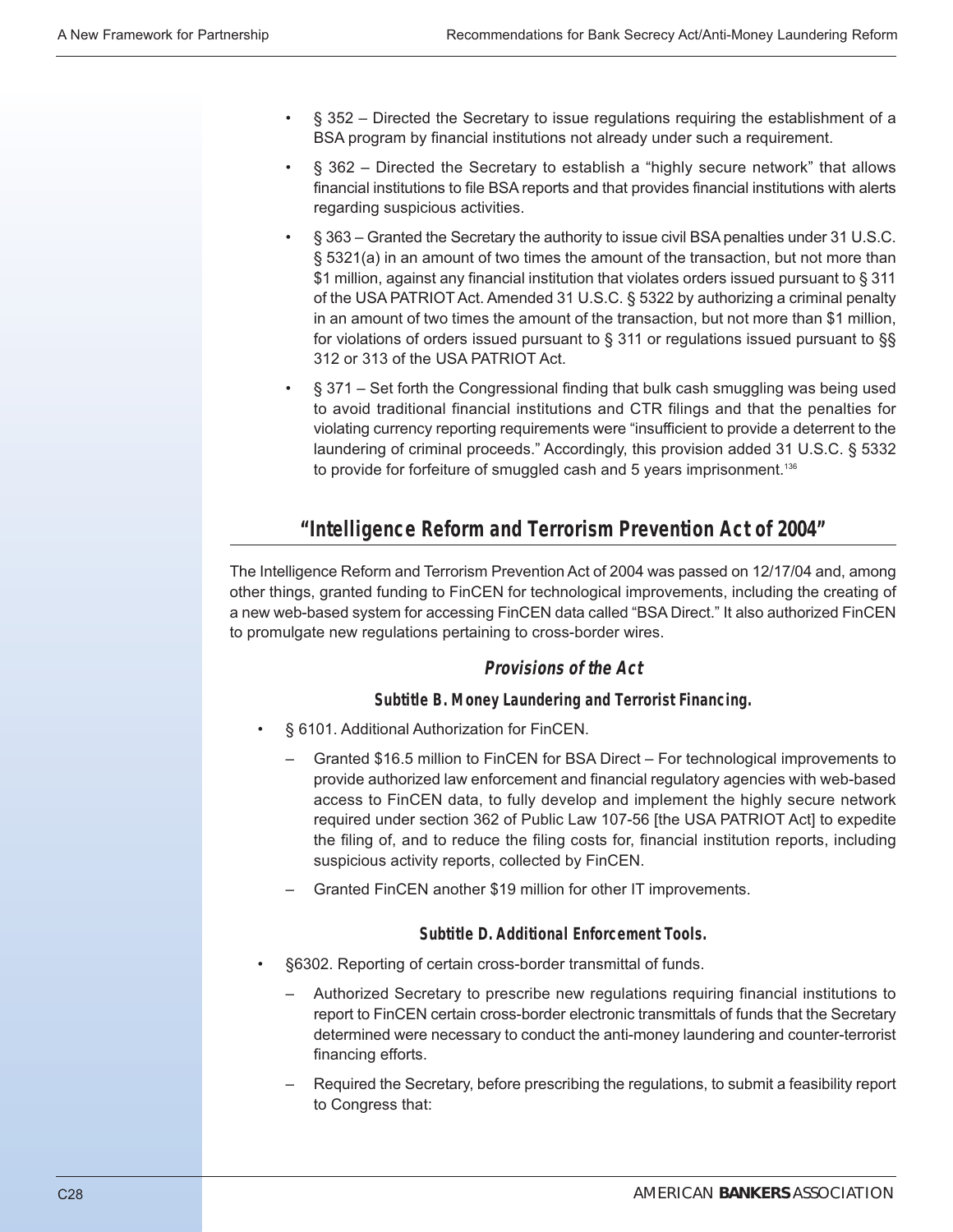- Identified the information in cross-border electronic transmittals of funds that may be reasonably necessary to identify money laundering and terrorist financing;
- Outlined the form, content and frequency of the reports to be filed;
- Identified the technology necessary for FinCEN to receive, analyze and disseminate the information; and
- Discussed the information security protections required.
- Provided that the Secretary, in developing the feasibility report, may consult with BSAAG.
- Directed that no regulations could be promulgated before FinCEN certified that it had the necessary technological systems.

## **"USA PATRIOT Improvement and Reauthorization Act of 2005"**

The USA PATRIOT Improvement and Reauthorization Act of 2005 was passed on 3/9/06. Title IV of the Act is known as the "Combating Terrorism Financing Act of 2005" and accomplished the following:

- Increased penalties for terrorist financing from \$10,000 to \$50,000 and from 10 years to 20 years under the International Emergency Economic Powers Act (IEEPA) (50 U.S.C. § 1705).
- Added illegal money transmitters to the coverage of the RICO statute, 18 U.S.C. § 1961.
- Added the Foreign Corrupt Practices Act to the coverage of 18 U.S.C. § 1956(c)(7)(D) as a "Specified Unlawful Activity."
- Authorized the seizure of assets of persons committing international terrorist acts.
- Amended 18 U.S.C. § 1956(a)(1) to include money laundering through Hawalas as a "financial transaction" covered by the statute.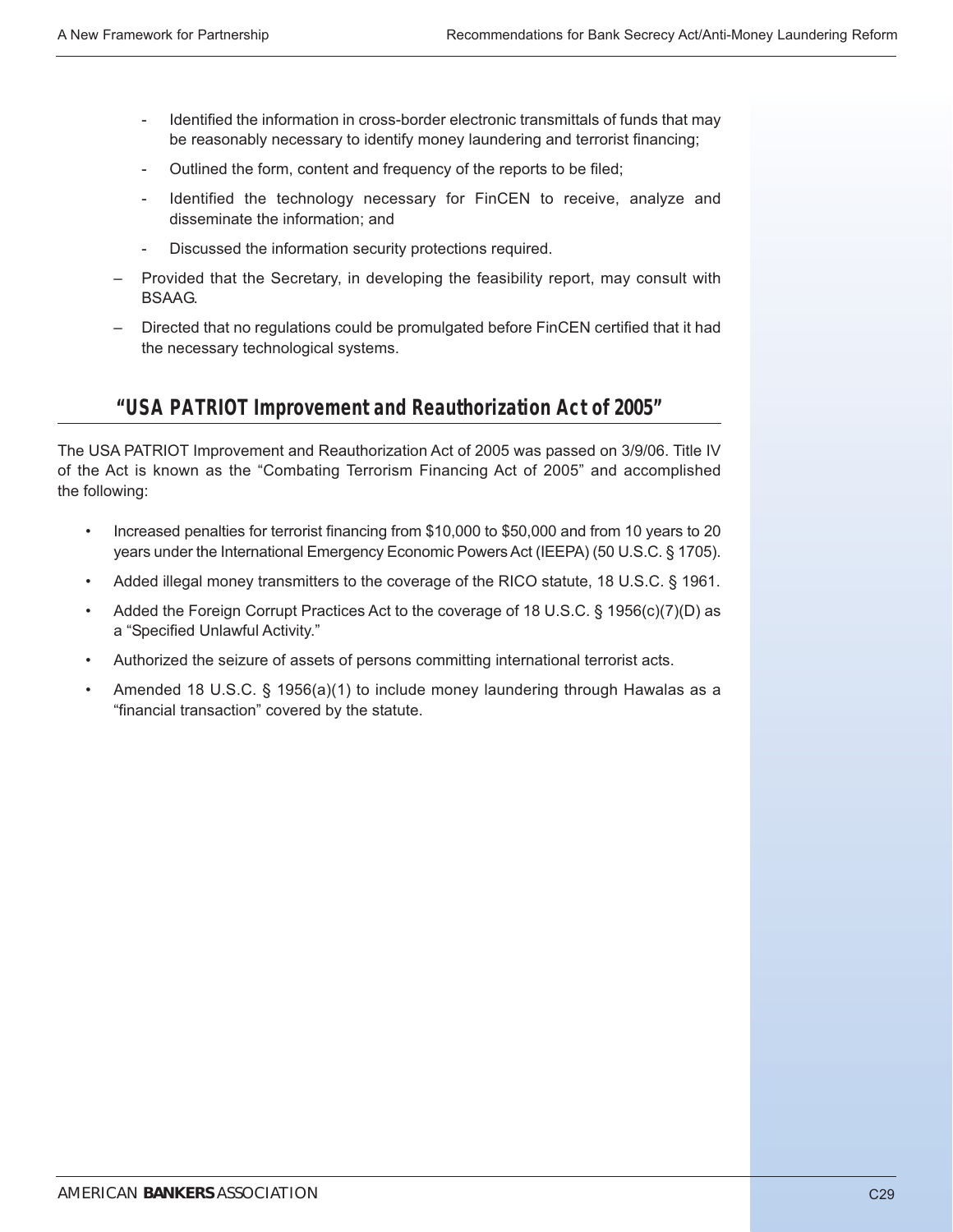## **Endnotes for Appendix C**

- 1 1968 I 1- 2; 1970 IV 8. (The convention for these types of citations in this Report relates to Appendix B. The Congressional reports and hearings are grouped in Appendix B by the date of the legislation they relate to. The Roman numeral refers to the Congressional report or hearing as numbered in Appendix B. The number at the end refers to the page in the report or hearing.)
- $2 \qquad 1970 10 8.$
- $3 \qquad 1970 10 311.$
- 4 This legislation, Public Law 91-508, is known officially as the "Bank Records and Foreign Transactions Act," the first two titles of which are entitled: I. Financial Recordkeeping and II. Currency and Foreign Transactions Reporting Act, and, collectively, are known informally as the Bank Secrecy Act.
- $5$  1990 VII 295.
- 6 1970 I 10. See also,  $1970 1V 7$ .
- $7$  1970 I 11; 1970 II 5.
- $8 \qquad 1970 1 16.$
- $9$  1970 I 12.
- 10  $1970 1 12$ ; 1970 II 2; 1970 IV 27, 91.
- 11  $1970 1 12$ .
- $12 \quad 1970 11 2$ .
- 13 1970 IV 19, 96.
- 14 1970 I 11, 15; 1970 II 4, 5, 7; 1970 IV 7, 55; 1970 V 57. The Congressional theme of minimizing the burden for financial institutions continued throughout the history of the legislative Acts comprising BSA. See, 1986 –  $I - 26$ ; 1986 – VI – 880; 1986 – VII – 198; 1988 – II – 6-7; 1990 – I – 31.
- $15$  1970 I 18.
- $16$  1970 I 23.
- $17$   $1970 1 10$ .
- $18$  1970 I 11.
- $19 1970 V 57.$
- $20 \quad 1970 \text{II} 5.$
- 21 1970 IV 16; 1970 V 181.
- $22 \quad 1970 11 4.$
- 23 It should be noted that the requirement for currency transaction reports stems back to 1959 under the authority of the Trading with the Enemy Act (31 U.S.C. § 427). 1970 – I – 11; 1970 – II – 6. See 12 C.F.R. Part 102 (1972). However, "these reports [had] limited usefulness because of uncertainty as to when they [were] required and the extent of the banks' responsibilities to report the identity of the person." 1970 – IV – 61.
- 24 For failure to file CMIRs, the amount of the civil penalty was not to exceed the amount of the transactions. For criminal violations under Title I, chapter 2, that were in furtherance of a Federal felony, the penalty was \$10,000/ 5 years. For criminal violations under Title II, that were in furtherance of other Federal crimes, or involving more than \$100,000 within 12 months, the penalty was \$500,000/ 5 years.
- 25 Customers were identified as those with accounts or authorized to act on an account.
- 26 At the request of Treasury, a statutory limit (as opposed to a regulatory limit) of \$500 was deleted; as was a distinction between domestic and foreign checks as being too difficult to discern.
- 27 "Other financial institutions" were defined as those uninsured banks or uninsured businesses that were engaged in the business of:
	- issuing or redeeming checks, money orders, travelers' checks or similar instruments;
	- transferring funds domestically or internationally;
	- operating a currency exchange;
	- operating a credit card system; or
	- performing similar functions as specified by the Secretary.
- 28 A suggestion of requiring reports of annual aggregate transactions of either \$10,000 or \$20,000 was deleted as being too difficult to monitor.
- 29 Specifically, 31 U.S.C. §§ 1051-62; 1081-83; 1101-05; 1121-22; 1141-43 were transferred to 31 U.S.C. §§ 5311-22.
- 30 This additional authority was set forth in 31 U.S.C. § 5315.
- 31 31 U.S.C. § 5314.
- $32$  1984 II 301.
- $33 \quad 1984 \text{II} 301.$
- $34$  1984 II 302.
- $35 \quad 1970 1 21.$
- $36$  1984 II 302.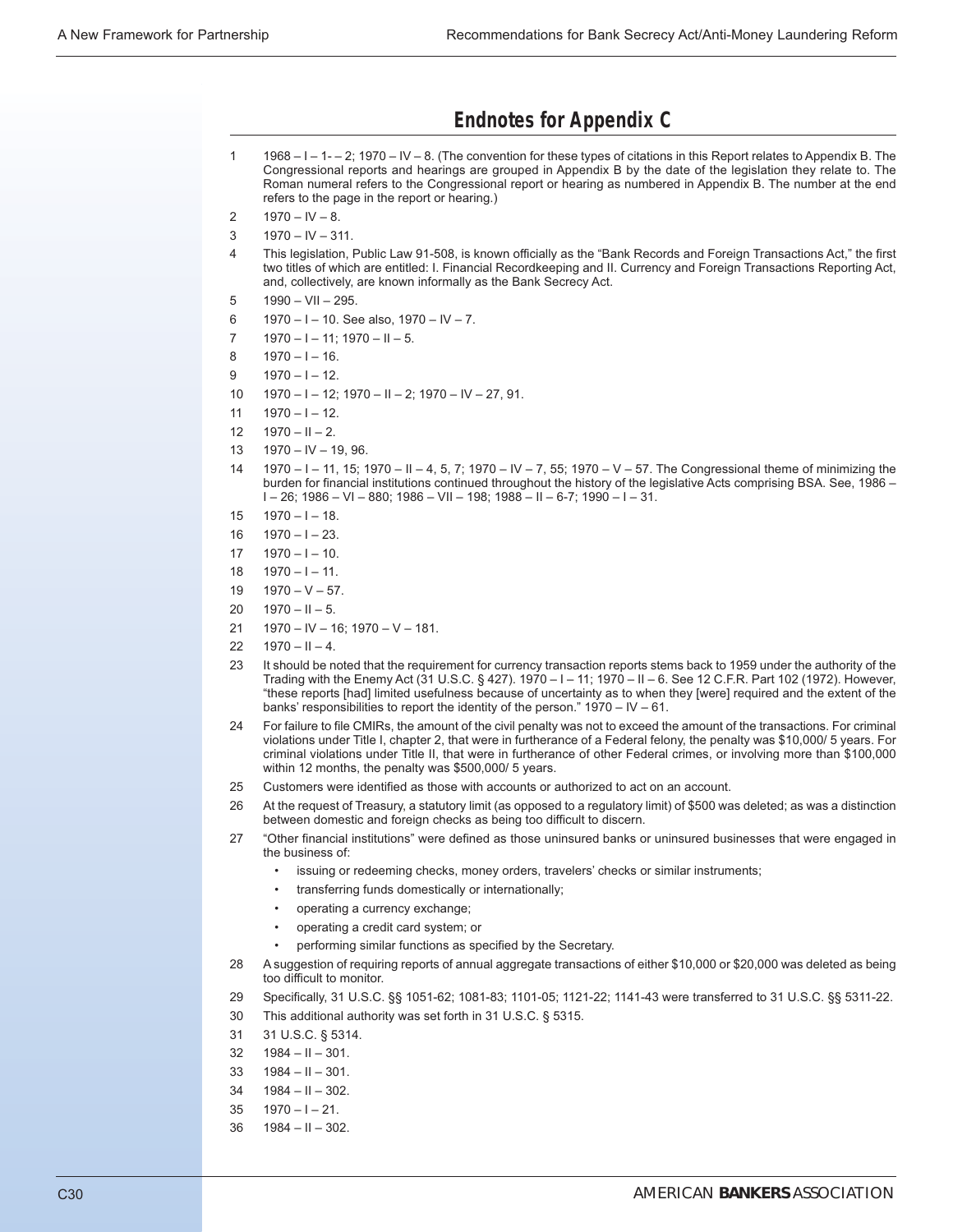- 37 CIS Legislative History Abstract. The continued focus of the BSA legislation was on organized crime and drug traffickers and their use offshore banks in secrecy havens to hide ill-gotten gains. 1984 – II – 303. In fact, the Committee report quoted Senator Roth as noting: "it is these offshore bank secrecy laws that are the glue holding criminal operations together." 1984 – II – 300.
- $38$  1984 II 303.
- 39 CIS Legislative History Abstract.
- $40$  1986 X 81. See also, 1986 V 59, 102.
- $41$  1986 VII 42.
- $42 \quad 1986 VIII 42.$
- 43 The criminalization of money laundering was also recommended by the President's Commission on Organized Crime in its report entitled Interim Report to the President and Attorney General, "The Cash Connection and Organized Crime, Financial Institutions and Money Laundering," issued  $10/84$ . 1986 – V – 67; 1986 – X – 73, 138.
- $44$  1986 XI 30.
- $45 \quad 1986 1 15$ ; 1986 IV 10; 1986 V 32.
- 46 1986 VI 975; 1986 VII 1, 25-26;1986 X 65; 1986 XI 2, 7, 29, 96.
- $47$  1986 VI 975.
- $48$  1986 V 32; 1986 VI 205; 1986 IX 15.
- $49$  1985 I 276.
- 50 The authority to issue these regulations was actually set forth in the 1970 Bank Secrecy Act. See § 205 of the 1970 Act. However, it was not until the passage of the Annunzio-Wylie Anti-Money Laundering Act in 1992 that such regulations were specifically called for and subsequently promulgated.
- $51$  1986 I 14.
- 52 1986 I 30; 1986 VI 747; 1986 VII 20; 1986 VII 99.
- $1986 V 32$ ; 1986 VII 2, 107; 1986 X 54.
- $54$  1988 II 7.
- $55$   $1988 11 11$ .
- $56$   $1988 11 11$ .
- $57$   $1988 111 48$ .
- $58$   $1988 H 8$ .
- 59 1988 II 8. A similar provision had been proposed two years before, but did not survive the legislative process.  $1988 - H - 8.$
- 60 1988 III 1. Although the protection of financial institutions had been an implicit underpinning of BSA from the start, this was one of the few times it was clearly articulated. See, 1986 – VII – 1 – where Senator D'Amato stated he wished "to begin a new stage in our fight to cut off this lifeblood and to combat the abuse of our financial system by career criminals who launder the proceeds of their illegal activities through financial institutions in this country and abroad."
- $61$  1988 III 1.
- $62 \quad 1990 1 18.$
- 63  $1990 1 18$ .
- 64 1990 IX 17; 1992 VIII 7-9, 145.
- 65  $1990 VIII 1$ .
- 66 1990 I 25; 1990 VIII 2, 14-32.
- 67 1990 I 25; 1990 VIII 14-15, 24.
- 68  $1990 1 26$ ; 1990 III 3.
- 69  $1990 1 26, 31$ .
- 70 Passim, 1990 VII.
- 71 1990 VII 104, 132.
- 72 1990 VII 105.
- $73$  1990 VII 132-33.
- 74 1990 VII 175, 310.
- $75 \quad 1992 1X 1$ .
- $76$  1992 VIII 2.
- $77$  1992 III 36.
- 78 1986 VI 790; 1990 I 32; 1990 IV 181-82;
- 79 1990 IV 181-82.
- 80 1990 I 21; 1990 VII 122, 276; 1990 IX 16.
- 81  $1990 IX 47$ .
- 82 1990 I 21, 32, 63; 1990 VIII 99; 1992 VIII 129-30; 1992 IX 41.
- 83 It should be noted that the requirement to file criminal referrals dates back to the 1970's. See, 12 C.F.R. § 7.5225 (1975).
- 84 Section 1564 of the Annunzio-Wylie Anti-Money Laundering Act.